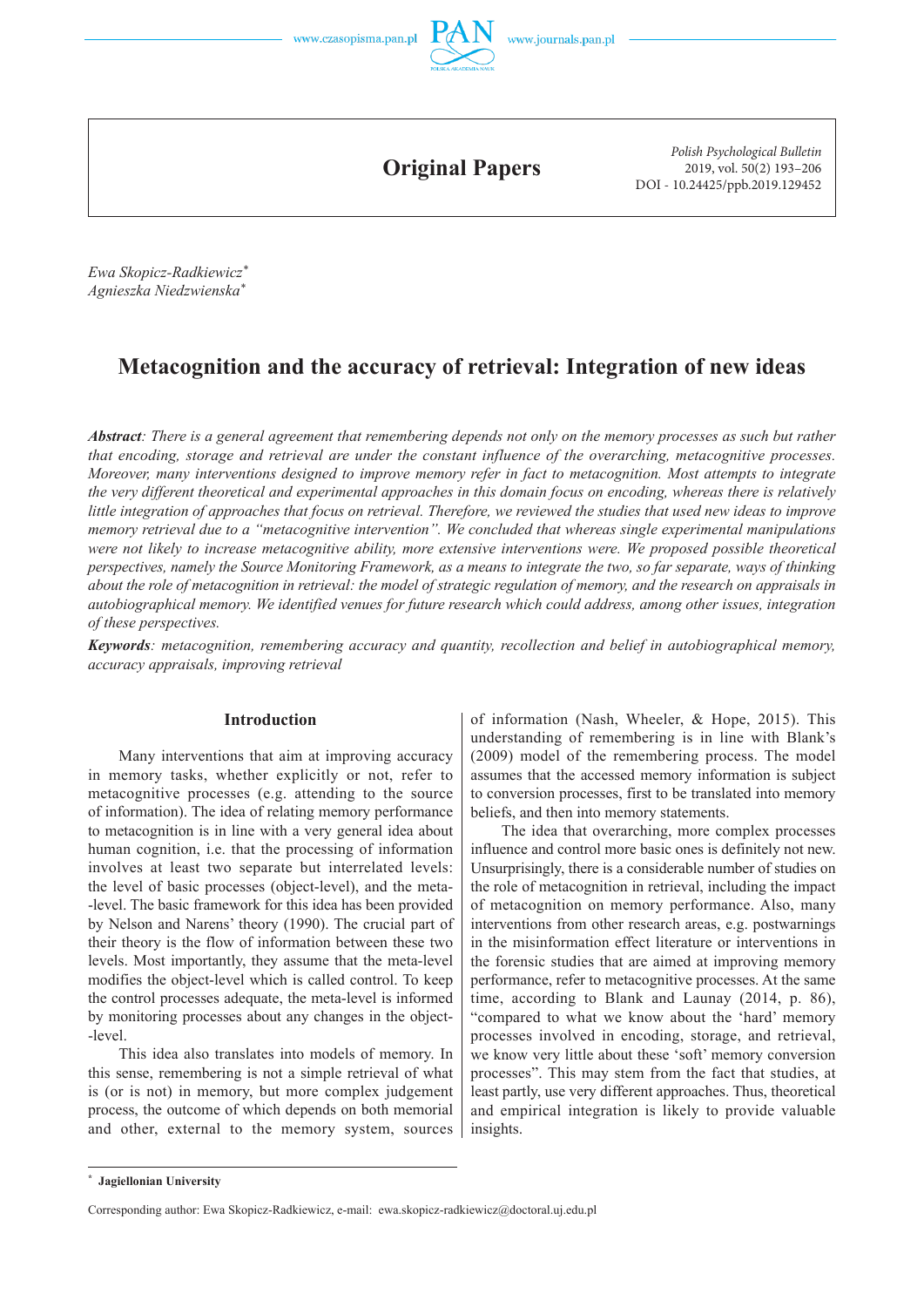

194 *Ewa Skopicz -Radkiewicz, Agnieszka Niedzwienska*

Such an integration is the main goal of this article. When analysing the existing theoretical proposals and most up -to -date empirical data, our goal will be to answer two questions: (1) through what processes and mechanisms metacognition affects retrieval, (2) how memory accuracy and/or quantity can be improved with metacognitive interventions. Based on these analyses, we will identify and discuss the problems that need to be solved and propose new venues for research.

# **Core assumptions regarding the relationship between metacognition and memory retrieval**

### **The strategic regulation of memory performance: Monitoring and control**

A significant part of research that has focused on improving memory performance via metacognition referred to Koriat and Goldsmith's (1996) model of strategic regulation of memory by metamemorial processes of monitoring and control. Their model is similar to the model of Nelson and Narens (1990) that was described in the first paragraph. However, whereas Nelson and Narens' model is relatively general and refers to various aspects of human cognition, the model proposed by Koriat and Goldsmith is focused on retrieval and is more applicable to remembering events (Niedzwienska, 2004a). In the real- -life situations, a significant part of the remembering process is individual's control over volunteering (or not) each piece of information, including details connected to it. This control is highly influenced by situational characteristics, such as incentives to be accurate or potential costs of making a mistake (Koriat & Goldsmith, 1996). As different contexts require different levels of accuracy, such strategic regulation of remembering plays a major role in making memory a useful system when situational demands change. The control processes are influenced not only by external information, like situational characteristics and functional incentives, but also by another metamemory process, i.e. monitoring. The monitoring mechanism is used "to subjectively assess the correctness of potential memory responses" (Koriat & Goldsmith, 1996, p. 493). This assessment strongly contributes to strategic control, as only when the assessed probability that the piece of information is correct is higher than the criterion of probability assumed as necessary, the response will be provided. Importantly, the authors claim that while memory accuracy is under strategic control, memory quantity is not: incentives affect accuracy performance, but not quantity performance.

The crucial question of this paper is how exactly metacognition influences memory accuracy. According to Koriat and Goldsmith's framework (1996), the accuracy of retrieval largely depends on the monitoring effectiveness (monitoring resolution). As the monitoring process serves to assess if (and with what probability) a particular candidate answer is correct, monitoring resolution describes the extent to which this assessment is correct, which is a sort of monitoring ability. The general rule is that as monitoring resolution increases, the improvement in accuracy can

be gained with smaller costs in quantity. Therefore, if resolution was perfect, no quantity -accuracy trade -off would be observable. Some level of monitoring resolution is essential as otherwise the exercise of strategic regulation would be useless or even detrimental (Koriat & Goldsmith, 1996). Apart from monitoring effectiveness, memory performance strongly depends on control sensitivity, i.e. the level to which the control process (withholding vs volunteering an answer) responds to the monitoring output.

## **Metamemory appraisals in autobiographical memory**

Another, more recent idea on how metacognition influences retrieval stems from autobiographical memory research and is not strictly related to accuracy. Various metacognitive appraisals contribute to the remembering process (Otgaar, Scoboria, & Mazzoni, 2017). Scoboria, Talarico and Pascal (2015) have found that recollection of the event, belief in its occurrence and belief in the accuracy of the recollection are distinct aspects of remembering episodes. When participants rated recalled events on various characteristics, structural equation modelling revealed that variance in ratings was best explained by these three latent variables. The findings were replicated in the second study in which confirmatory modelling techniques were used. The distinction between autobiographical recollections and autobiographical beliefs has also been present in previous research and theorising (e.g. Mazzoni & Kirsch, 2002; Scoboria, Jackson, Talarico, Hanczakowski, Wysman, & Mazzoni, 2014).

Many researchers (e.g. Otgaar et al., 2017; Scoboria et al., 2015) argue that the distinction between recollection and autobiographical belief has been much overlooked and that they have often been confounded in memory research. This confusion may result from the fact that research, both using cued- and spontaneous recall, typically elicits events which are both vividly recollected and strongly believed (Scoboria & Talarico, 2013). However, this is only one of many possible combinations of these two constructs (Otgaar et al., 2017).

Another reason for this confusion is the counter- -intuitiveness of the notion that the recollection and belief are separate constructs that do not necessarily co-vary. However, in most cases, recollections resemble reality and therefore some default reliance on the recollection is adaptive. This is well described in Blank's (2017) theoretical proposal, in which recollection is "a raw output of the memory system" (p. 869) and has to be "reality checked" before it becomes a believed memory. Both recollection and the sources of information that are external to the memory system (e.g. knowledge about event's plausibility) contribute to building one's memories, i.e. they contribute to the validation process. The validation process may be executed in an automatic, heuristic way (System 1-type) or it may involve more elaborate, effortful way of information processing and decision making (System 2 -type). This distinction corresponds to the difference between the two systems of thinking that was introduced by Kahneman (2011). In most cases, the "rule"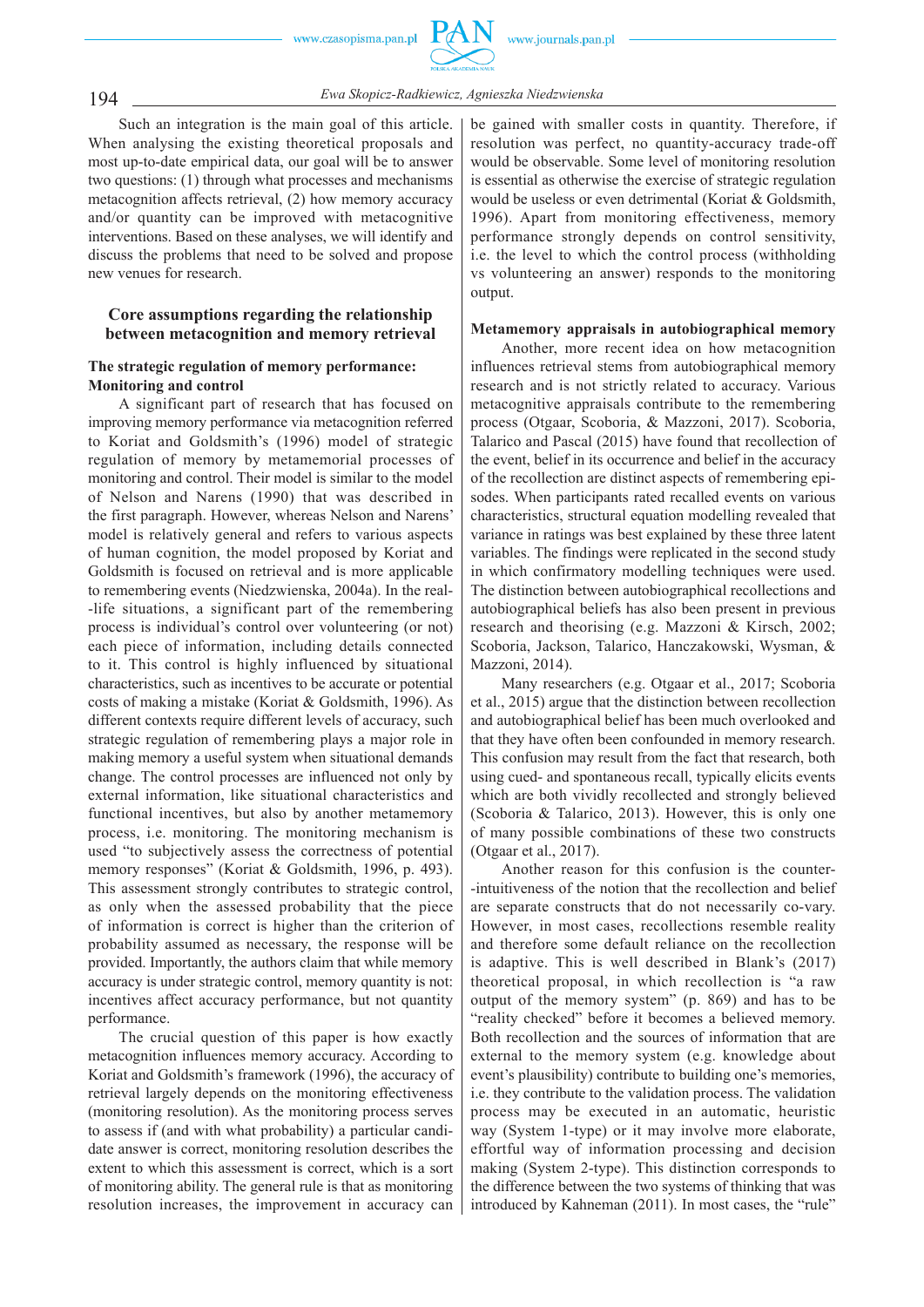is to just rely on recollections and the automatic reality checking. However, more extensive reality checking that involves elaborate and effortful processing is sometimes required. Whether recollections will be transformed into memory beliefs through System 1-type or System 2-type processing depends on three main factors.

The first one is the quality of recollections. Scoboria et al. (2015) have found that event's plausibility predicts belief in its occurrence more strongly for uncertain events, which is consistent with their more general argument that autobiographical belief is more likely to be derived directly from recollection if the recollection is strong and clear. In contrast, when recollection is vague and perceived as unreliable, other sources of information become more significant and the divergences between recollections and beliefs are more likely to occur. However, Scoboria et al.  $(2014a)$  argue that the degree of correspondence between the dimensions of recollection and belief in occurrence is not strong even for strongly recollected, believed memories. This suggests that the decision whether the event took place cannot be based on the recollection alone.

The second factor is the availability of resources. When resources are low, relying on one's recollection accompanied by only superficial reality check is more likely to be chosen. The third factor that influences the choice of strategy is the representation of the situation, i.e. "how much is at stake". When accuracy is vital and the costs of making a mistake are high, the more extensive, System 2-type validation is more adequate (Blank, 2017). This last factor is well illustrated in the case study of a person who clearly changed his public narrative of the event in which he had participated a decade before (Rechdan, Sauerland, Hope, & Ost, 2016). The story was repeated many times, and when the final distorted report was given, not only many years had passed from the original event, but also the report was given at the night show. That circumstance most likely shifted the criterion towards entertainment rather than accuracy, and boosted the role of such mechanisms as audience tuning, bringing the Self closer to the action or confounding the own account with that of other people. A more thorough and systematic way of validation would have probably been chosen if the aim of re -telling the story was not to entertain, but to be as accurate as possible (Rechdan et al., 2016).

#### **Accuracy regulation**

The relationship between the validation process in autobiographical memory and memory performance is less clear, compared to Koriat's and Goldsmith's framework (1996), and there is hardly any research in which the predictions presented in the previous paragraph have been tested. This perspective, in spite of the interest it has aroused, currently does not explain how different sources of evidence are weighted and combined (Scoboria et al., 2014a). Yet, the perspective differs substantially from the understanding of the context information that has been proposed in the misinformation effect studies or false memories studies (e.g. McCloskey &

Zaragoza, 1985; Mazzoni, Loftus, & Kirsch, 2001), in which the context information is simply incorrect and presented to mislead a participant. In contrast, Scoboria and colleagues argue (2014a, p. 36) that the context information is a complementary source, which can serve to enhance memory performance: "non -memorial, belief- -like information is often used for the better to inform recognition judgments, particularly in situations in which memory is absent or fails". In other words, the best accuracy is not to be gained due to constant relying on recollection only, but rather due to using information from both recollection and context for the better. This way, the judgements of accuracy and decisions about the occurrence of an event or specific details, which represent the final step in any memory task (Scoboria et al., 2014a), are those aspects of memory monitoring that are used together with recollection to arrive at beliefs about the past. By analogy to the strategic regulation of memory model (Koriat & Goldsmith, 1996), we assume that these monitoring processes can be better or worse calibrated and, regardless of calibration, have better or worse resolution. Depending on these characteristics, monitoring processes can be beneficial or detrimental for accuracy of translating recollections into believed memories.

The basic assumption is that just as the exercise of strategic control can be more or less present in the situation of retrieval, autobiographical memories are sometimes "directly accessed, and sometimes they are more generative" (Ost, Scoboria, Grant, & Pankhurst, 2016, p. 43). Accordingly, just like the exercise of strategic control in the conditions of poor monitoring resolution is likely to reduce quantity without increasing accuracy, the monitoring processes in autobiographical memory can also sometimes hinder retrieval and lead to worse results, compared to relying simply on recollection (Scoboria et al., 2014a). Similarly, as in the conditions of good resolution the exercise of strategic control improves performance, the monitoring processes in autobiographical memory (e.g. considering social input, weighing evidence about the past) can lead to better memory performance, compared to relying simply on recollection. However, it is worth stressing that, generally, the exercise of strategic control does improve accuracy; the accuracy is higher in the conditions of free recall compared to the conditions of forced recall, as the latter makes the strategic control impossible (Koriat & Goldsmith, 1996). The strategic control in autobiographical memory also includes encouraging (and sometimes enabling) the "I don't know" responses as well as other methods of regulating the memory report, such as changing grain size. The research suggests that witnesses may not spontaneously engage in strategic control by, for instance, changing grain size for "coarser", unless they are told that they can or are required to do so (Goldsmith, Pansky, & Koriat, 2014). Promoting the "don't know" or "haven't seen that" responses is widely known to enhance the quality of memory report (Scoboria & Fisico, 2013; Scoboria, Memon, Trang, & Frey, 2014b).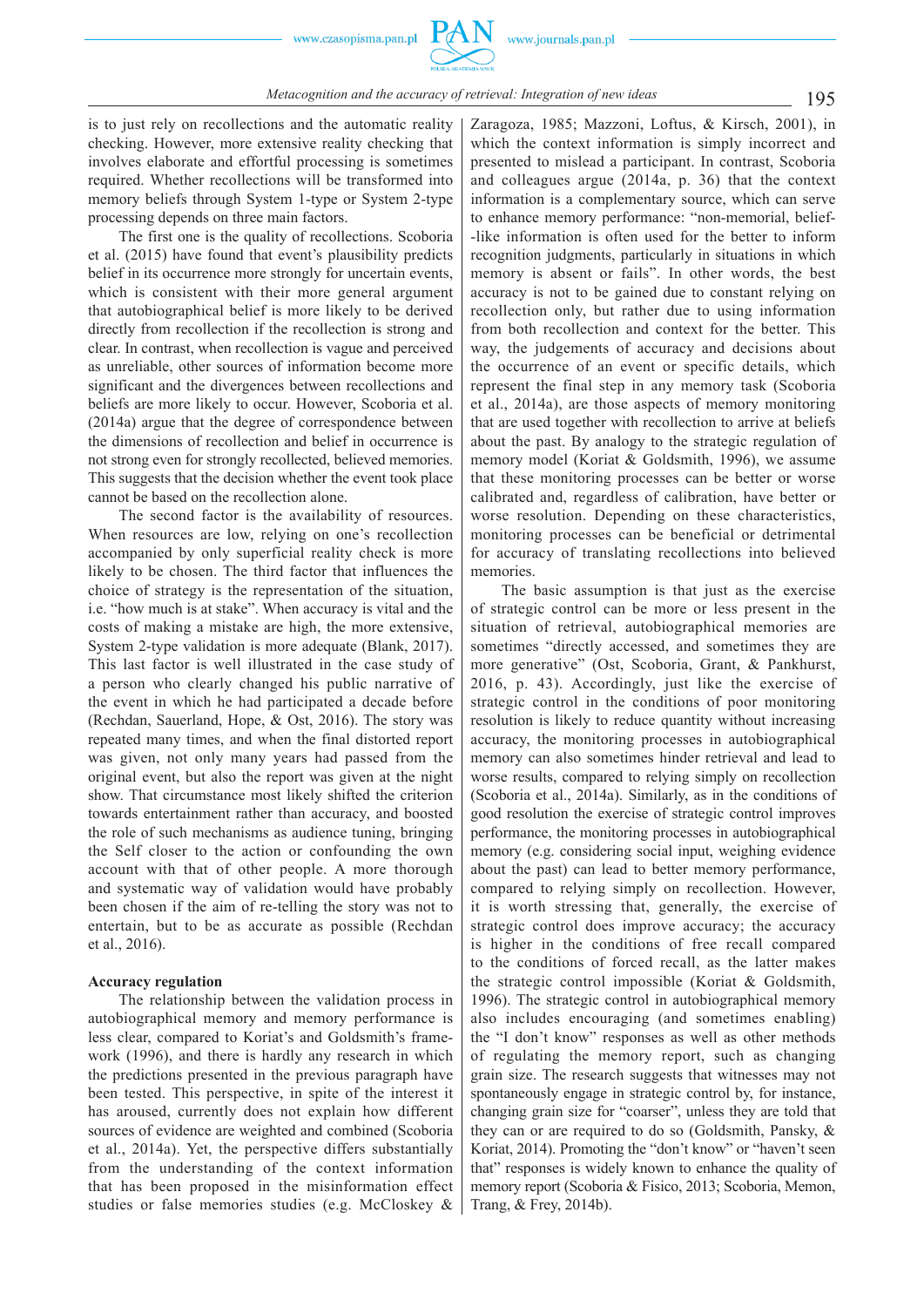

# 196 *Ewa Skopicz -Radkiewicz, Agnieszka Niedzwienska*

#### **In search of theoretical integration**

Both perspectives outlined above argue that decision processes play an important role in retrieval, and that retrieving items from memory (or recollecting events) and deciding about their source arise from distinct processes.

The ideas from metamemory research about setting response criterion (e.g. Koriat & Goldsmith, 1996), and ideas of more or less extensive validation processes (System 1 -type vs System 2 -type) that have been proposed in the autobiographical memory literature (e.g. Blank, 2017) are in many ways consistent with the source monitoring framework (SMF). Therefore, SMF may serve as a common ground for these two perspectives.

The SMF (Johnson, Hashtroudi, & Lindsay, 1993; Lindsay, 2008) derives from the theory of persuasion and attitude change, i.e. the Heuristic -Systematic Model (Chaiken, 1980) which is based on the general principle that people can make attributional judgements either heuristically or systematically (Nash, Wheeler, & Hope, 2015). The SMF assumes that the continuum of these two ways of processing provides a choice of strategy for deciding whether particular mental experience is a memory or not. The heuristic way of processing is rapid and requires less resources, whereas the systematic way is effortful and analytic. Importantly, the very choice of the strategy is influenced by the set of motivational and social factors. One of these factors is the rememberer's current orientation either to (1) volunteer only accurate information and report only those aspects of the event which truly took place, or, for example, (2) entertain, or be as informative as possible, even at the cost of making a mistake (Lindsay, 2006). This is very much in line with the idea of the control mechanism, i.e. setting the criterion, according to which the decision about volunteering a candidate answer is made.

The key question in the SMF is thus the origin of mental experiences; whether they come from perception of the event/information (i.e. are real memories) or originate from other sources (e.g. imagination, other events, information from other people) (Nash et al., 2015). In autobiographical memory research, the key process is the reality checking which involves accepting a particular recollection as a belief about the past or rejecting it as not being a real memory. These two processes (deciding about the origin of mental experience and reality check) have similar assumptions and thus correspond to each other. Working of the motivational factors in the SMF is likely to be mediated by the mechanisms of control that are based on setting the control criterion, and informed by monitoring processes, as proposed by Koriat and Goldsmith's theory (1996).

The compatibility of the SMF and the validity processes in autobiographical memory is even more visible when the reality monitoring framework (Johnson & Raye, 1981) is taken into consideration. Reality monitoring framework is a now classic theory which preceded the SMF. Reality monitoring refers to "the processes by which a person attributes a memory to an external or an internal source" (p. 67). The authors acknowledge that the memories of thoughts

are as "real" as those coming from perception. For example, both types of remembered information have a potential to direct human behaviour (Johnson & Raye, 1981). However, in the language of the reality monitoring model, "real" refers to the external to one's "mind" (Johnson & Raye, 1981).

The general premise of the reality monitoring framework is the same as the general idea of the reality checking model that was proposed by Blank (2017). That is that the content of our cognition (e.g. a thought, something that feels like memory) is attributed to one's personal past due to a decision processes, and not just by virtue of appearing in one's mind. However, the Blank's idea is mostly focused on the judgements of plausibility and the interpretation of social information (e.g. accepting others' memories as a credible source of knowledge about the past), whereas the reality monitoring model puts more emphasis on the characteristics of mental contents. For example, memories coming from the external sources have more spatial, perceptual and temporal characteristics encoded in the structure of representation than those of the internal origin (Johnson & Raye, 1981; Johnson, Foley, Suengas, & Raye, 1989). Garrison and colleagues (Garrison, Bond, Gibbard, Johnson, & Simons, 2017, p. 109) summarize this difference in the following way: "Memory traces of perceived information and imagined events are different on average, with greater cognitive operations content for self -generated information and greater sensory and contextual detail in memories of perceived information". Johnson and colleagues (Johnson & Raye, 1981; Johnson & Raye, 2000; Garrison et al., 2017) acknowledge that other types of information that are related to more deliberate processes of considering knowledge about the past and external evidence also play a role in the attribution process, but the qualities of mental contents are the key component.

The models that distinguish autobiographical belief and recollection usually also name the third aspect of autobiographical remembering, i.e. belief in accuracy. Scoboria, Talarico and Pascal (2015) argue that, at least in some ways, confidence ratings as the outcome of monitoring and beliefs in accuracy appraisals are conceptual relatives. However, the authors claim (p. 346) that the relationship between "confidence in individual event details (measured in much of the work on memory and metacognition) and overarching accuracy appraisals for whole events are unknown at this time".

# **How to improve retrieval accuracy and/or quantity via metacognitive cues: New ideas**

The key assumption about the relationship between metacognition and memory performance is straightforward: more accurate metacognition leads to better memory performance. As mentioned in the previous section, strategic regulation of memory became a useful framework for further exploration. Apart from monitoring resolution described above, another index of the quality of monitoring processes can be calculated, i.e. calibration. Calibration is the measure of absolute correspondence between assessed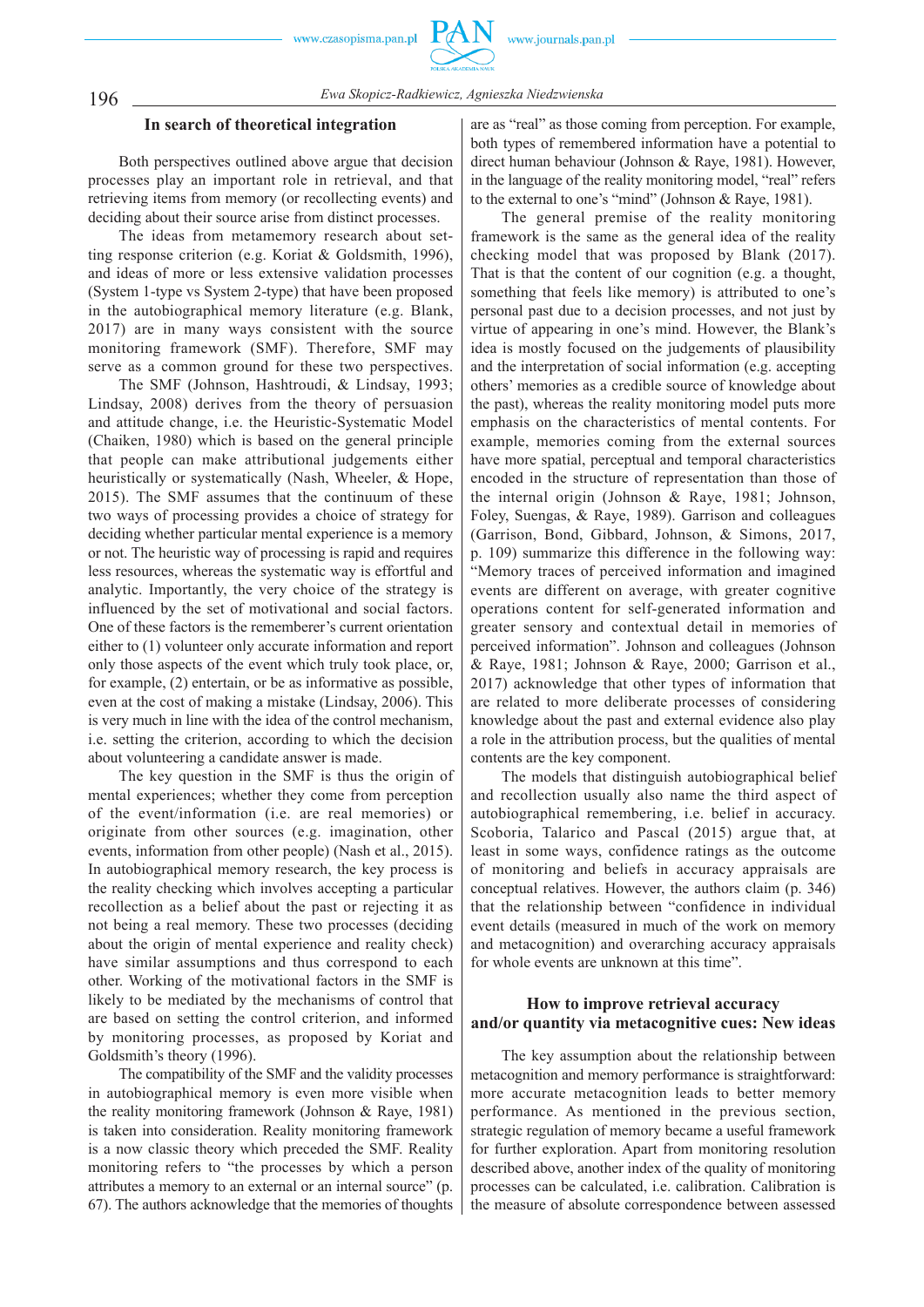

probabilities and proportions correct. Good calibration is not automatically accompanied by good resolution. For example, the assessment of .50 subjective correctness, when accompanied by .50 actual correctness, means perfect calibration. But only the index of monitoring resolution provides the information about how effectively the person distinguished between correct and incorrect responses among the total of correct and incorrect answers.

#### **Reducing overconfidence**

In their seminal work (1996), Koriat and Goldsmith have noticed that monitoring processes are usually well calibrated but people often tend to be overconfident. Indeed, research shows that people are overconfident not only in memory and knowledge, but also in relation to many other abilities such as time needed to complete an academic assignment (Buehler, Griffin, & Ross, 1995) or dating popularity (Preuss & Alicke, 2009). Thus, reducing overconfidence seems a reasonable way of enhancing the accuracy of metacognition.

This was investigated by Miller and Geraci (2014). They found that failing to report practice items decreased the participants' predictions of performance for the target questions. Those who experienced a "proper dose" of retrieval failure were thus more accurate; their predictions were more like their actual recall performance. It is noteworthy that the experience of failure does not always lead to better metacognitive accuracy. For example, the prior exam performance was not sufficiently used by the school students to adjust their performance predictions and they remained overconfident irrespectively of the exams results (Foster, Was, Dunlosky, & Isaacson, 2016). Though the nature of overconfidence in episodic and autobiographical memory is unclear, when we take into consideration that the witnesses do not usually regulate their memory spontaneously (see the second section), it is vital to provide and encourage "linguistic opt -outs", i.e. the option not to answer the questions if the answer is unknown (Ost et al., 2016).

#### **Affecting the relative retrieval fluency**

A similar idea was implemented by Pansky and Goldsmith (2014). They focused on the metacognitive cue, namely the relative retrieval fluency that is defined as "the relative ease or difficulty of answering questions from memory" (Pansky & Goldsmith, 2014, p. 1255). The "relative" means that the discrepancy between the expected and actual fluency is of particular importance (Portnoy & Pansky, 2016). This cue is used as a heuristic in remembering and serves to evaluate the accuracy of a particular piece of information. The prediction was that the relative retrieval fluency would affect monitoring and control processes and thus influence decision whether to give an answer to the question or not (Pansky & Goldsmith, 2014). Indeed, they found that presenting the initial set of difficult questions to the participants resulted in the higher confidence held for the target questions, which translated into the higher rate of reported answers. What is more, this gain in memory quantity for the free -report tasks had no costs in accuracy.

The study by Pansky and Goldsmith (2014), in which semantic material was used, was then replicated to check their predictions on episodes (Portnoy & Pansky, 2016). The results of the two studies were similar: when preceded by the difficult initial questions, answers to the target questions concerning the event were rated with more confidence and thus more frequently volunteered. In neither experiment, the relative fluency influenced the ability to answer the set of target questions; unlike the free -report performance, forced -report performance was not influenced by the initial questions. This confirms the view that strategic control of memory is exercised only under free -report conditions (Koriat & Goldsmith, 1996). Another way of improving the overall memory performance is the moderation of accuracy incentive. The research (e.g. Koriat & Goldsmith, 1996) shows that very high incentive for accuracy (e.g. loss of all the monetary bonuses won so far due to any incorrect answer given) provides gain in accuracy, but leads to substantial quantity costs, while the moderate-incentive conditions are much more "profitable" in the sense of quantity -accuracy trade off.

#### **The metamemory training procedures**

Scoboria, Memon, Trang and Frey (2014) used a procedure that was aimed at improving metacognitive accuracy and enhancing responding to questions. The training procedure was based on research on memory and metacognition and involved the set of prompts that had been previously identified as having the potential to improve responding. For example, based on the source monitoring framework, the training involved attending to the source from which the retrieved information came from. Based on the finding that people sometimes respond to the questions they do not in fact understand, or even entirely meaningless ones, another prompt was to attend to the features of the question. Other prompts encouraged the participants to search memory thoughtfully and thoroughly, weigh confidence and select the best possible answer rather than rely on automatic responses. This training procedure proved to be effective, i.e. it enhanced responding to the questions about a witnessed event. More specifically, the trained group correctly rejected more unanswerable questions (questions about the information that was not present in the witnessed event and thus cannot be answered correctly) compared to the control group. Moreover, this happened with no cost in the number of attempted questions. Also accuracy, measured as the ratio of correct responses to questions answered, was higher in the trained group. The second experiment was conducted to rule out the explanation that the more frequent rejection of responding to unanswerable questions was the effect of sheer awareness that the set of questions might have included unanswerable ones. Indeed, when participants received the information that: "it is possible that some of the questions that I ask may not have an answer" (Scoboria, Memon, Trang, & Frey, 2014, p. 213), the warned group simply responded to fewer questions compared to the control group, with no improvement in accuracy.

The interventions to improve metacognitive accuracy presented above were confined to a short period of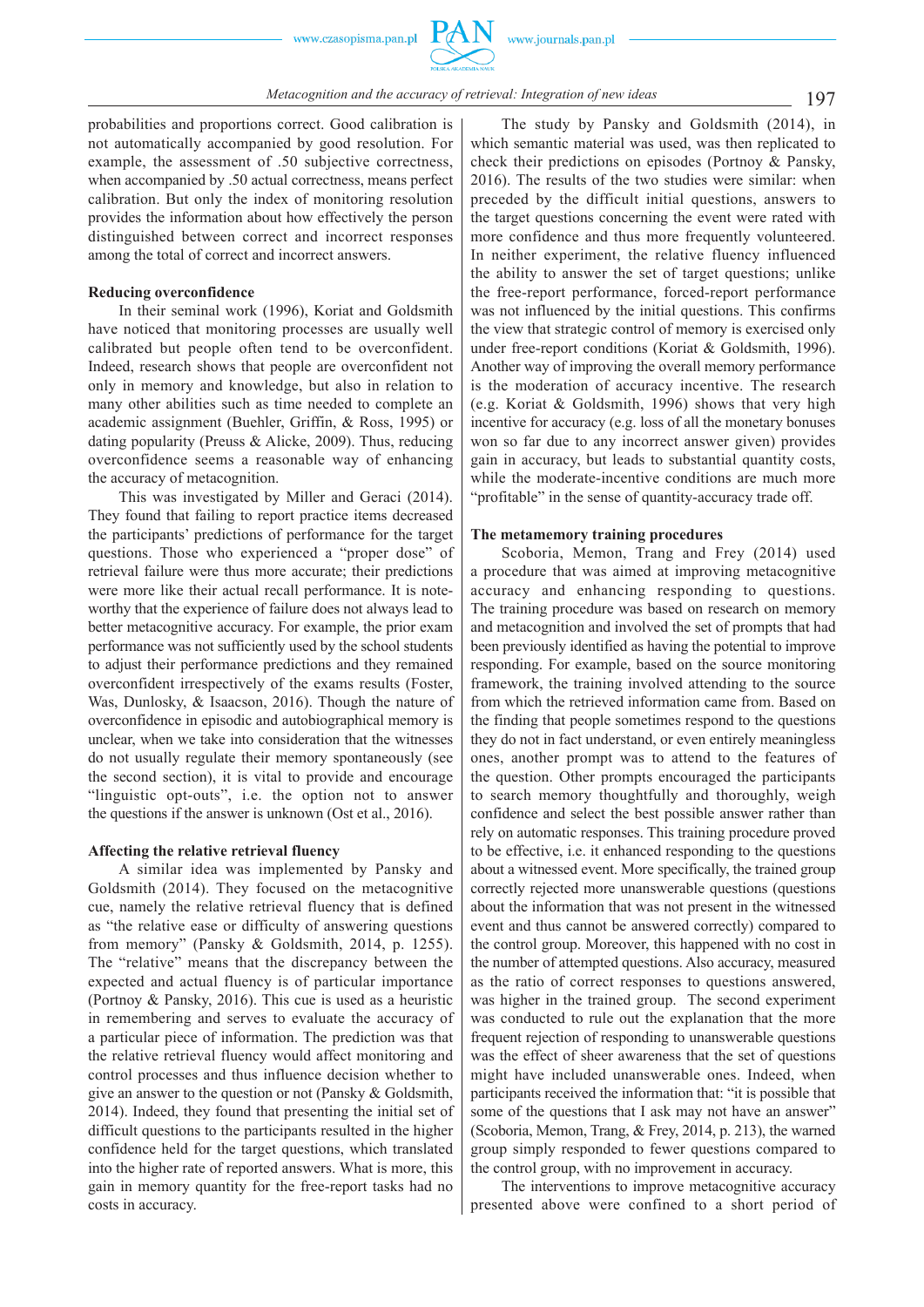

198 *Ewa Skopicz -Radkiewicz, Agnieszka Niedzwienska*

time and their effects were measured immediately after the intervention. It is possible, though, that the change caused by a single experimental manipulation and observed immediately after that, may not stem from the same mechanisms as the change caused by a long-term manipulation. Such a manipulation was used by Niedzwienska (2004b). The aim of the study was to explore whether participation in a 30 -hour course on autobiographical memory, and thus exposure to scientific-based beliefs about memory and a gain in metamemory knowledge, would influence participants' recollections of personal events. More specifically, if the participants provided with metamemory knowledge would be more accurate in their subsequent recalls than those who did not receive a training.

In the recollections of both groups, a large number of new elements was introduced in the second recall of a personal event, which were not present in the first recall. Participation in the course between the first and the second recall did not influence the number of new elements, but this variable cannot be classified as the memory distortion measure. The change of context of retrieval may account for this result. In fact, research shows that different elements may constitute the reports of the same event given in different contexts, and yet the accuracy of these reports will be similar (e.g. Drivdahl & Hyman, 2014).

However, the participants who experienced the training committed significantly fewer overt errors, which was the "proper" memory distortion measure based on the number of details given in the second recall that contradicted the information given by the participant in the first recall. What is more, this difference did not result from changing grain size (how general or specific the answers to the questions were), changing the length of the answers or skipping some questions. Not only their accuracy was better, but also a rise in quantity due to participation in the course was observed.

#### **The cognitive interview procedures**

A cognitive interview (Geiselman, Fisher, McKinnon, & Holland, 1986) represents a different category of interventions that aim at enhancing memory performance. It was based on the research and theory of cognitive psychology and developed to address the problem of little structure and training in police interviewing (Fisher & Geiselman, 1992). The cognitive interview is based on four general ideas to improve retrieval (Geiselman et al., 1986): (1) mental reinstatement of the event's context (both personal and environmental), (2) encouragement to report everything, regardless of the perceived importance, (3) reporting the events in changed order, and (4) reporting the events from different perspectives. Changing of order and perspectives was designed to promote using many retrieval paths. If information cannot be accessed via one path, it is still possible that it can be accessed via another (Tulving, 1974). The incentive to report everything may be beneficial both due to the fact that some witnesses may not now which piece of information is important, and because the retrieval of details that are irrelevant may support the retrieval of other pieces of information (Geiselman et al., 1986).

As a cognitive interview was designed in the applied context, its aim is not only to boost the memory performance of a witness, but also to contribute to the witness' well-being (Fisher & Geiselman, 2010). For the present purposes, the crucial question is the influence of the method on the accuracy and quantity of a memory report.

Some studies suggest that a cognitive interview, compared to a standard interview, allows to obtain more comprehensive report, and the increase in the number of correct details is not accompanied by costs in accuracy (Geiselman et al., 1986; Dukala, Sporer, & Polczyk, 2018). Fisher and Geiselman (2017) argue that the typical finding in the studies that tested the efficacy of cognitive interview is the increase of 35–50% in the number of reported details (compared to the control, police interview), with the accuracy rate, as measured by the percentage of correct responses, being "either the same or slightly higher for the *CI* than the control, police interview" (p. 454). To our knowledge, there have been two meta-analyses on the effects of the cognitive interview procedure for the accuracy and quantity of memory reports (Kohnken, Milne, Memon, & Bull, 1999; Memon, Meissner, & Fraser, 2010). The results of the first meta -analysis (Kohnken et al., 1999) indicate that, generally, the cognitive interview procedure resulted in an increase in recall of correct details, with accompanying (considerably smaller) increase in incorrect details. The second meta-analysis (Memon et al., 2010) replicated the results that had been found a decade earlier; the increase in the amount of correct information was accompanied by a smaller increase in erroneous information reported.

Importantly, the increase in the recall of erroneous information after the cognitive interview procedure was not related to the decrease in overall accuracy: "In both the original and current meta -analysis we noted a small increase in the recall of erroneous details. The 1999 meta -analysis indicated an increase in output was not accompanied by a drop in accuracy. The current meta- -analysis which included a subset of studies that reported accuracy rates concludes the same." (Memon et al., 2010, p. 357). In this way, the results of the two meta-analyses (Kohnken et al., 1999; Memon et al., 2010) are consistent with what Fisher and Geiselman (2017) report about the influence of the cognitive interview on the general accuracy and quantity of memory reports. Another important aspect of research on the cognitive interview is that its effects on memory were also found in a criminal setting (Fisher, Geiselman, & Amador, 1989).

# **Mechanisms underlying the actual improvement in memory performance**

#### **Is it possible to enhance resolution?**

The results obtained in the study by Niedzwienska (2004b) suggest that the observed improvement in memory performance may have stemmed from better monitoring resolution: the experimental manipulation resulted in the rise of both accuracy and quantity. The improvement of accuracy with no costs in quantity is the pattern of results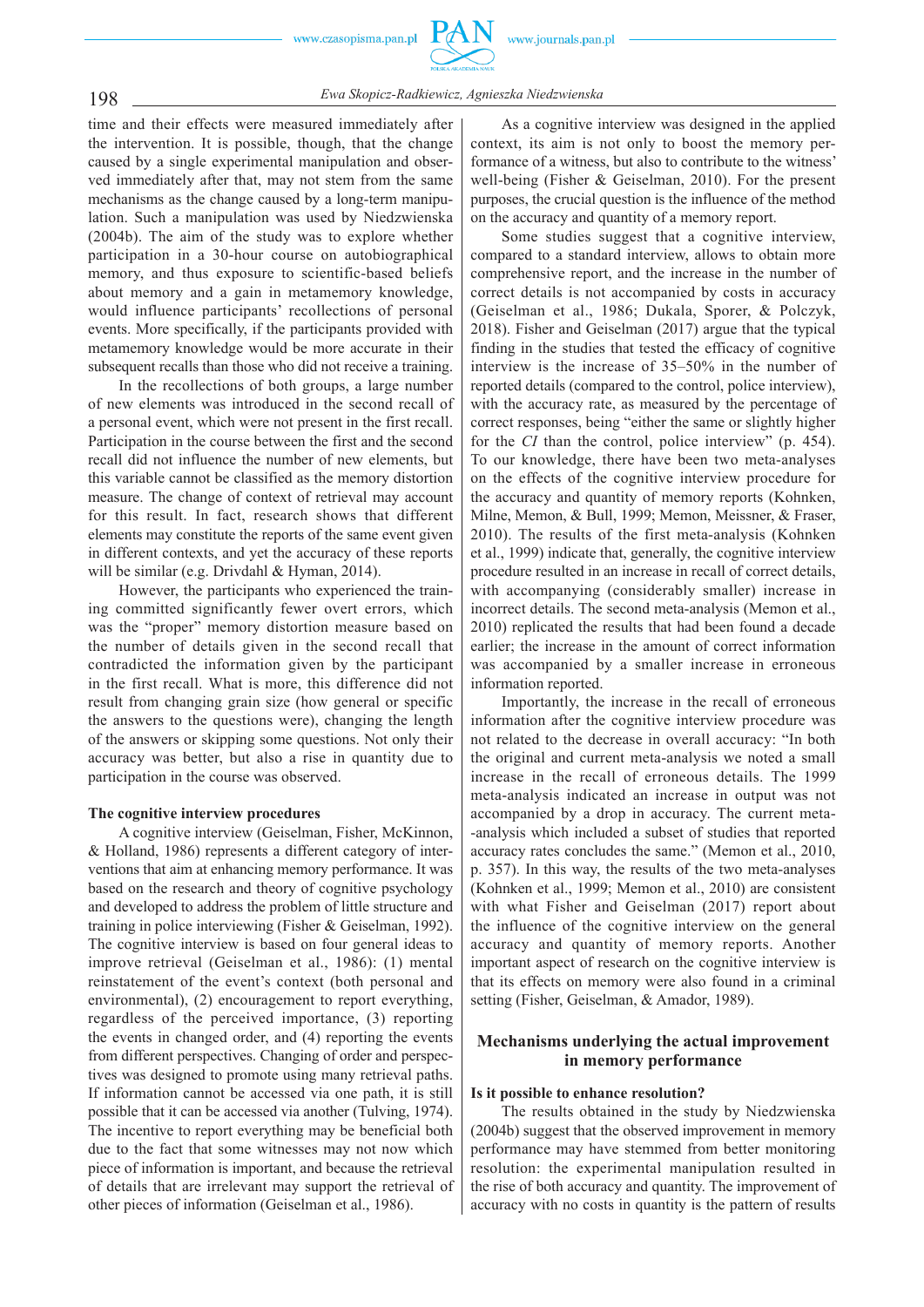199 *Metacognition and the accuracy of retrieval: Integration of new ideas*

which Koriat and Goldsmith (1996) attribute to very good monitoring effectiveness.

More effective monitoring is also a possible explanation of the improved quantity performance in the study by Niedzwienska (2004b): items which were correctly remembered were held more confidently by the participants who had attended the course (so their monitoring accuracy was better compared to the control group), and thus were more likely to be volunteered (or volunteered at a greater level of specificity) in comparison with the answers of the participants who had not attended the course.

The improvement in quantity due to experimental manipulation was also observed in the studies with the relative retrieval fluency manipulation (Pansky & Goldsmith, 2014; Portnoy & Pansky, 2016). As described previously, participants who were given the difficult test questions at the beginning, were later more confident about their answers and thus achieved higher quantity compared to the participants who were solving the easy question test. Interestingly, this improvement in quantity was not accompanied by costs in accuracy. Portnoy and Pansky (2016) investigated possible mechanisms of this pattern of results. They found that it was not due to the difference in monitoring effectiveness between the groups whose tests differed in initial difficulty. In fact, the difference in confidence ratings for correct and incorrect answers was comparable across both groups. However, they found that monitoring resolution in the medium confidence range (confidence ratings between .5 and .8) was very poor in both groups: "confidence judgements in this range did not significantly discriminate between correct answers (.63) and incorrect answers (.60)" (Portnoy & Pansky, 2016, p. 163). Consistent with Koriat's and Goldsmith's reasoning (1996), in the conditions of lacking monitoring effectiveness the exercise of strategic control is not likely to enhance accuracy, but still leads to reduced quantity. Therefore, it seems that the experimental manipulation did not affect monitoring effectiveness in Portnoy and Pansky's study.

Miller and Geraci (2014, p. 132), after reviewing a considerable set of data on the attempts to improve metacognitive accuracy (e.g. Thiede et al., 2003; Miller & Geraci, 2011), have concluded that "while a few of these attempts have been modestly successful at improving metacognitive monitoring accuracy, the general theme of this research is that metacognitive ability is highly resistant to change". At the same time, the experimental manipulation that they used (Miller  $&$  Geraci, 2014) improved metacognitive accuracy; experiencing retrieval failure reduced overconfidence and made participants more accurate in their performance predictions compared to the group that did not experience retrieval failure. However, the fact that from some point the retrieval failure reduced participants confidence too much (made their predictions of performance less accurate) suggests that although exposure to retrieval practice failure may serve to reduce overconfidence, it is definitely not a universal tool for improving metacognitive accuracy. The possible mechanism is perhaps more like changing temporal mind- -set rather than increasing metacognitive ability.

It remains unclear whether monitoring effectiveness as such can be influenced by an experimental manipulation. The results gathered and analysed above suggest that a single experimental manipulation is not likely to improve monitoring effectiveness, but the results obtained after a long -term course (Niedzwienska, 2004b) suggest improvement in monitoring effectiveness. It seems reasonable to suggest that improving monitoring effectiveness requires more extensive, and perhaps long- -term interventions, that allow the participants not only to gain metamemory knowledge, but also to change beliefs about the accuracy of their own's recollections, especially vivid ones. It is worth noting that the improvement in monitoring resolution is inferred here only on the basis of the patterns of results and their interpretation that comes from Koriat and Goldsmith's (1996) model. More certain knowledge concerning these mechanisms could be obtained by measuring confidence and matching it with the actual correctness for each question (see Higham, Luna, & Bloomfield, 2011, for application of this methodology in the misinformation effect paradigm). To our best knowledge, there are no studies that focused on improving memory performance and directly measured resolution in this way.

In the study by Scoboria et al. (2014b), participants' accuracy was improved after the retrieval training related to various aspects of metacognition (participants correctly rejected more unanswerable questions). As the authors emphasize: "gains for responding to unanswerable questions occurred at no cost to the quality of responses made to answerable questions" (p. 213). The pattern of results suggests again that metacognitive accuracy was improved in the trained group. Importantly, the training was extensive and referred to various aspects of metacognition and memory.

#### **Control decisions and adequacy**

As we indicated in the second section, memory performance is largely dependent on monitoring effectiveness, but also on the mechanisms of control. One of the factors influencing control processes is the knowledge whether volunteered responses will remain private or will become public. McCallum, Brewer and Weber (2016) found that when aware that their answers would not be individually identifiable, participants volunteered more fine -grain responses. The possible explanation of this relationship is that when the answers remain private there is no possibility of negative consequences (e.g. negative judgement). The authors confirmed that the possibility of negative consequences mediated the change in control processes. When monetary incentives were introduced (Experiment 2), participants who were told that they would not be penalised for inaccurate reporting were also more likely to volunteer fine -grain responses. In short, participants presented effective monitoring across both experiments, but their control decisions were affected by the potential negative consequences of providing the wrong answer.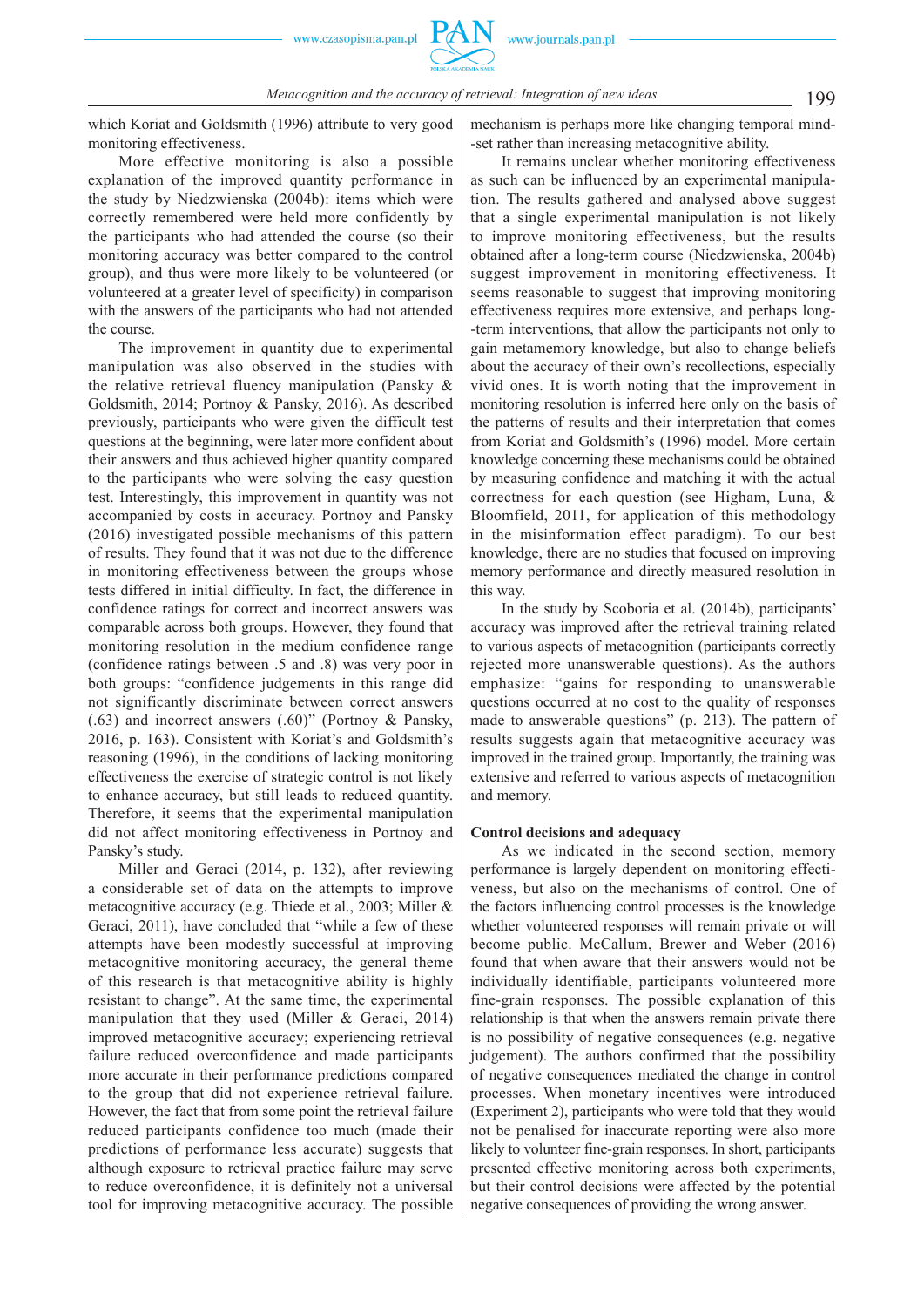

200 *Ewa Skopicz -Radkiewicz, Agnieszka Niedzwienska*

Several examples from the literature support the idea that metamemory processes can be influenced by conditions at encoding (e.g. Pansky et al., 2009; Sauer & Hope, 2016). Encoding in the conditions of divided attention impaired monitoring processes compared to encoding in the conditions of full attention (Pansky et al., 2009). However, these results were not supported in the study by Sauer and Hope (2016). They found that encoding in the conditions of divided attention did not impair monitoring resolution; participants were less accurate in fine -grain responses, compared to the participants in the full attention condition, but rated their fine -grain responses with lower confidence. Interestingly, accuracy in the divided attention condition was reduced even though participants provided fewer fine -grain details in this condition. The authors found that the participants had enough knowledge about their accuracy, but they chose to sacrifice accuracy for quantity. Their metacognitive control -related decisions can thus account for the pattern of results obtained (for the detailed differences between the two studies see Sauer and Hope, 2016, p. 152).

The studies reviewed above indicate that metamemory processes (control processes, and presumably also monitoring processes) can be influenced by the interventions that are focused on improvement of retrieval and/or metacognitive accuracy, but also by other factors such as conditions at encoding or a possibility for negative consequences. As remembering does not occur in social vacuum, the reactions of other people (either real or implied) are also likely to influence metamemory processes. Findings on memory conformity (e.g. Wright, Mathews, & Skagerberg, 2005; Allan, Midjord, Martin, & Gabbert, 2012) demonstrate that people estimate how well certain information is remembered when deciding whether to conform to the information given by others. The term "memory conformity" is used to describe the situation in which two people witness the same event and talk about it, and the information introduced by one person influences the other person's memory report (Gabbert, Memon, & Wright, 2006). The subject of research on memory conformity is "how information provided by other people affects the contents of a memory report" (Zawadzka, Krogulska, Button, Higham, & Hanczakowski, 2015, p. 2). If the effect of monitoring processes ("how well I remember") influences decisions about whether to conform, another question is whether the metamemory processes (monitoring or control) can be influenced by the information that is provided by other people. The relationship between social feedback and metacognitive processes was explored by Rechdan and colleagues (Rechdan, Sauer, Hope, Sauerland, Ost, & Merckelbach, 2017; Rechdan, Hope, Sauer, Sauerland, Ost, & Merckelbach, 2018). In the first study (2017), they hypothesized that social comparative feedback (positive, negative, or none) that was presented during completing a computer task, would influence participants' metacognitive monitoring and control processes, and, subsequently, their memory reports. Social comparative feedback was presented as the test percentile that indicated an overall accuracy of a co-witness in the test concerning

the witnessed event (a video). In fact, all scores were fabricated by the experimenter and the participants received either the information that a co-witness performed very accurately, or very poorly. However, social comparisons did not affect the metacognitive appraisals. The authors reasoned that social feedback that is indirectly encountered (i.e. via computer task) may not be as effective as direct feedback. The effect of a co-witness discussion on the grain -size and confidence of memory reports was then explored (Rechdan et al., 2018). A confederate either agreed or disagreed with participants' answers about the video; the control group had no feedback at all. Participants in the disconfirming condition gave fewer fine -grain responses. This was not accompanied by a decrease in participants' confidence ratings in relation to these responses, though. As the authors (Rechdan et al., 2018, p. 6) conclude, "social feedback manipulation had an effect on participants' metacognitive control decisions (grain- -size volunteering), but no effect on their metacognitive monitoring (as reflected by subjective confidence)". None of the manipulations used (Rechdan et al., 2017; 2018) had an effect on monitoring resolution.

In sum, there are various ways of improving memory performance that are based on very different techniques and thus, presumably, underlain by different metacognitive mechanisms. We described interventions based on a single mechanism: (1) improving metacognitive accuracy via reducing overconfidence due to experiencing the retrieval practice failure, (2) getting the most of quantity -accuracy trade -off by moderating the incentive for accuracy, (3) increasing quantity with no costs for accuracy due to the enhanced relative retrieval fluency in the conditions of poor monitoring resolution (for the medium confidence range items). These interventions were successful in improving memory performance, but, as we argued above, they were not likely to generally improve monitoring resolution or control sensitivity. The underlying mechanisms, such as reducing overconfidence, changing the control criterion, and affecting relative retrieval fluency, may be best understood as changing the temporal mind -set, rather than improving metacognitive ability. To investigate this issue further, we analysed the results of the studies on the factors potentially influencing the processes of monitoring and control. What we found is that neither conditions at encoding (Sauer & Hope, 2016), nor social feedback (Rechdan et al., 2017; 2018) influenced monitoring resolution or control sensitivity. Therefore, we conclude that although the control decisions are naturally influenced by situational factors, such as incentives to be accurate (e.g. Koriat & Goldsmith, 1996), or the possibility of negative consequences (e.g. McCallum, Brewer, & Weber, 2016), the control sensitivity and monitoring resolution are not.

These data lend additional support to the idea that monitoring ability is resistant to change. It appears, though, that extensive or long -term interventions may lead to changes in metacognitive ability. As we argued above, the patterns of results of the studies by Niedzwienska (2004b) and Scoboria et al. (2014b) imply that the interventions they used did influence metacognitive ability.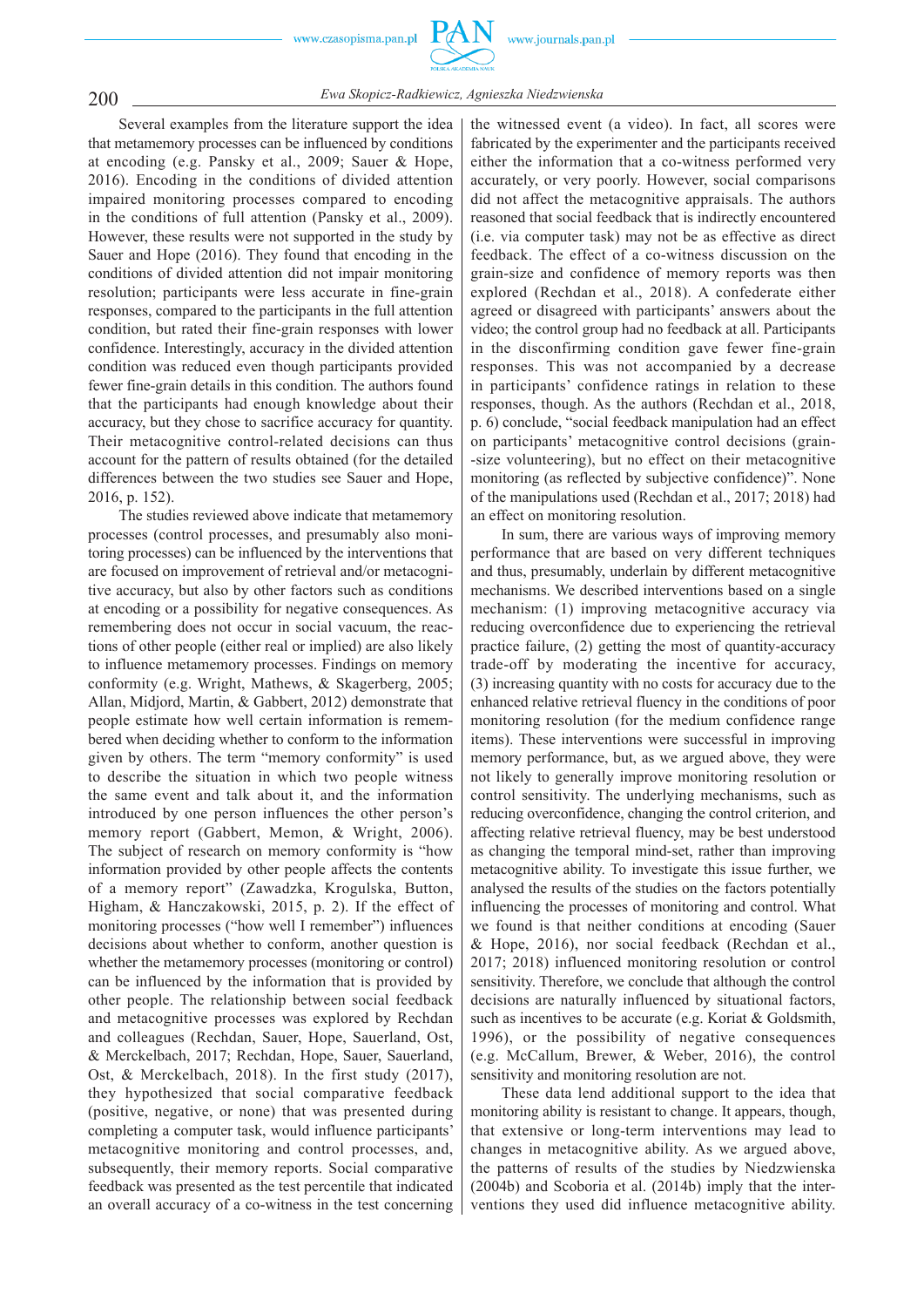However, both studies included quite complex interventions. In the first study, the subjects participated in the course on autobiographical memory (30 hours over the course of a few months), which presumably influenced their metamemorial awareness via considerable extension of their knowledge about memory. The second study used the extensive training procedure that was based on scientific research and affected various aspects of metacognition.

To conclude, various factors may lead to improved retrieval, but only some of them involve the genuine improvement of metacognitive ability. In the two studies discussed above (Niedzwienska, 2004b; Scoboria et al., 2014b), monitoring resolution was not measured directly. However, the patterns of results suggest that the change in the memory performance was due to the improved monitoring resolution. At the same time, in the real -life situations, like the eyewitness recall, we are hardly interested in anything more than whether we can obtain improved accuracy with no costs in quantity or vice versa.

### **Suggestions for future research**

#### **Problems to solve**

*The validation process and memory accuracy*

In the second section we discussed various metacognitive judgements (belief in the event's occurrence and the recollection's accuracy) that contribute to and influence the process of remembering. A considerable set of data confirms that the processes of recollection and belief (e.g. Scoboria et al., 2014a), and judgements of accuracy and recollection (Scoboria & Pascal, 2016) are separate and stem from distinct underlying mechanisms. Not only are these processes separate, but also the judgements of occurrence and accuracy may act as control factors that are external to the memory system but contribute to remembering in the process of validation/reality check (Blank, 2017). However, *it remains unclear, how this process of validation, i.e. transforming recollection into believed memory, influences memory accuracy.* Blank's (2017) theoretical proposal of the two validation systems, i.e. System 1 -type (heuristic, automatic) versus System 2 -type (elaborate), defines the system 2 -type processing as more reliable, and, at the same time, consuming more resources. It may suggest that when one moves toward more elaborate processing (different strategies are not separate categories, but rather different ranges at the continuum of the possible ways of processing), memory accuracy should increase. Blank (2017) suggests that the accuracy of distinguishing recollection from other sources of information depends on considerations upon general plausibility, social information (that can be used "for the better"), and how extensive versus automatic the process of reality checking is. In contrast, the reality monitoring framework (Johnson & Raye, 1981) ties the accuracy of distinguishing recollection from other sources of information to the characteristics of mental contents. The fundamental assumption of the reality monitoring

framework is that memories from the external and internal sources differ as a class. Firstly, for those generated externally, spatial and temporal characteristics are better encoded. Secondly, externally generated memories typically have more sensory attributes. Moreover, they should also be more semantically detailed. An example of evidence for this fundamental assumption is the fact that it is easier to discriminate between the memories of external and internal events than between two memories of external origin (Raye & Johnson, 1980). As we understand Johnson and Raye's (1981) proposal, it connects the accuracy of the reality monitoring process to the proper recognition of the perceptual or other phenomenal characteristics of a mental representation.

Still, to our best knowledge, there are no studies exploring how metamemory appraisals of belief in occurrence or accuracy influence memory performance. It may stem from the fact, as Johnson and Raye (1981) suggested, that the evidence for the constructive nature of memory has sometimes been misconstrued as the evidence against reliability of memories altogether. Such a notion might have prevented thorough research on the issue of veridicality as related to various monitoring processes. However, some degree of cognitive elaboration is entangled in any memory, and acknowledging the contribution of thinking to the process of remembering does not equal "the hopeless entanglement of memories derived from perception and reasoning" (Johnson & Raye, 1981, p. 68).

#### *How to differentiate between recollection and information from other sources*

Information derived from the context is by no means necessarily harmful for accuracy (e.g. it can be used "for the better" or to provide information about the past, see the second section). Yet, there certainly are situations, when it is necessary to differentiate between the information that stems from recollection, and the information from other sources (including internal sources, as the reality monitoring framework defines them). The eyewitness testimony is an example of such situation: we want to rely on recollection only. Two important questions thus arise. Firstly, whether it is possible to enhance distinguishing between recollection and information that stems from other sources. Secondly, what metacognitive processes mediate this differentiation. Addressing these questions is vitally important not only for the applied issue of eyewitness memory, but also for understanding the nature of the metacognitive control involved in the retrieval of events.

Goldsmith (2008) proposes two lines of "defense" against reporting the unintentionally erroneous information. The first line is based on the processes of monitoring and control. The person should firstly consider "cues and heuristics to evaluate the source and likely accuracy of the information that comes to mind" (Goldsmith, 2008, p. 88) and then decide whether to report the information or not, and at what level of specificity. As we broadly discussed above, such strategic control improves the accuracy of memory reports. In addition, research on memory confor-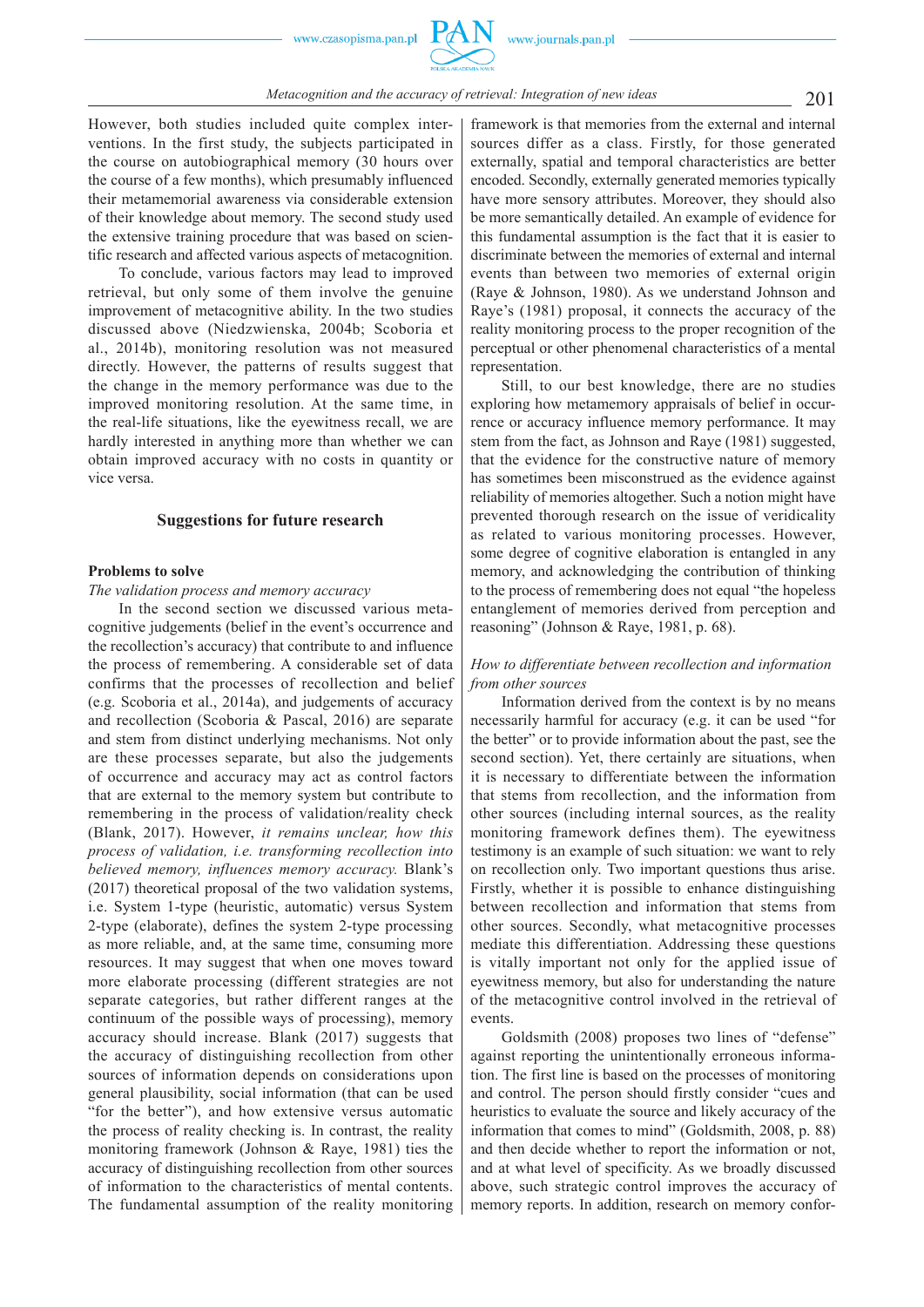

202 *Ewa Skopicz -Radkiewicz, Agnieszka Niedzwienska*

mity suggests that people effectively use their metamemory processes to discriminate between reliable and unreliable sources of information, based on provided feedback, and therefore conform to the reliable sources, but not to the random ones (Zawadzka et al., 2015). However, Goldsmith (2008) suggests that the first line of defense that is created by monitoring and control processes is by no means sufficient, and therefore the "second line" is needed. The proposed "second line" is related to how an investigation is carried out. It includes avoiding leading questions and leading line -ups or using the cognitive interview, but also developing various tools of "interpersonal reality monitoring" (Goldsmith, 2008, p. 98).

#### *Confidence ratings and accuracy appraisals*

As we mentioned in the second section, Scoboria et al. (2015) put together appraisals of belief in accuracy that have been analysed in the autobiographical memory research and confidence ratings that have been analysed in metamemory literature. As we presented above, Koriat and Goldsmith's (1996) model proposes several ways of improving memory performance by influencing metacognitive control and monitoring processes. However, as *the nature of the relationship between confidence ratings and more general accuracy appraisals is unknown* (Scoboria, Talarico, & Pascal, 2015), translating findings from metamemory research to the field of autobiographical memory would be, for the time being, unjustified.

#### *Memory accuracy within autobiographical memory*

It is worth noting that direct testing of memory accuracy and quantity is relatively easy in research that is rooted in Koriat and Goldsmith's model. In contrast, for autobiographical memory, to which the model of judgments of recollection, belief in occurrence and accuracy pertains, the original information is usually not available. This probably can account for lack of research focused directly on the influence of these judgments on memory performance. Developing paradigms and research procedures in the field of autobiographical memory which enable focusing on accuracy with greater reliability is desirable also for this reason. The Koriat and Goldsmith's framework (1996) is designed to analyse the memory performance on the tasks in which the retrieved information can be compared with the original information, and therefore its accuracy can be assessed. This approach is generally possible in the field of autobiographical memory, but puts considerable restrictions on the conditions of the study and nature of the questions asked (for example, the experimenter can ask only about those details that can be verified, or they may need to record the whole situation that is later reported as someone's personal memory and compare the details etc.).

Moreover, it is possible that the accuracy within autobiographical memory is influenced by various factors differently than outside of autobiographical memory. In our opinion, situational demands (including social pressure) play an important role in remembering all types

of information. However, autobiographical memories may be perceived as especially sensitive to the influence of various schemas that are connected to the Self. Maruszewski (2010) describes the mechanism of Working Self, which is responsible for the achievement of personal goals in autobiographical remembering and is a "main structure responsible for construction of autobiographical memories" (p. 1). These personal goals may stem from both situational demands and the relatively permanent personal hierarchy of goals and values.

### *Existing theories and paradigms in the process of integration*

We argued that the source monitoring and reality monitoring frameworks may help to integrate autobiographical memory research and metamemory research. It seems also a promising ground for better understanding the relationship between the belief in occurrence and accuracy appraisals and memory performance. Situational characteristics and stronger incentives for accuracy are said to lead to more extensive and elaborate (System 2 -type) metamemory appraisals. Similarly, one of the main ideas of the source monitoring framework (SMF) is that rememberer's current orientation influences source discriminations: "some tasks orient rememberers to making fine source discriminations with high confidence (e.g. testifying in court) whereas others orient individuals toward some other goal (e.g. telling an amusing story) with little regard to the sources of thoughts and images that come to mind while working toward that goal" (Lindsay, 2006, p. 2). Studies on the SMF could inform research on the role of belief in autobiographical memory, and perhaps vice versa. Moving beyond noting similarities toward the integration of knowledge is likely to provide valuable insights.

Another perspective which may ultimately contribute to the research on recollection and the belief in occurrence judgments is the remember/know paradigm (e.g. Mickes, Seale-Carlisle, &Wixted, 2013). This is a paradigm used to examine one's subjective experience that is related to retrieval. Retrieval may be associated with different states of awareness: remembering and knowing. Typically, remember judgements denote conscious recollection, while know judgements do not (McCabe & Geraci, 2009). However, some comments on the possible contribution of this paradigm may be useful. Wais, Mickes and Wixted (2008) state that the currently dominating view on remember/know judgments is that "remember" responses are based on recollection, whereas familiarity underlies "know" answers. The authors undermine this logic and argue that if "know" decisions about remembering are based on familiarity, and devoid of recollection, the source recollection accuracy for them should be at chance. The results of Wais et al.'s (2008) study proved otherwise; the accuracy of the source remembering was significantly above chance for both types of answers which suggests that "know" answers were not devoid of recollection. As such, "know" judgments are not supposed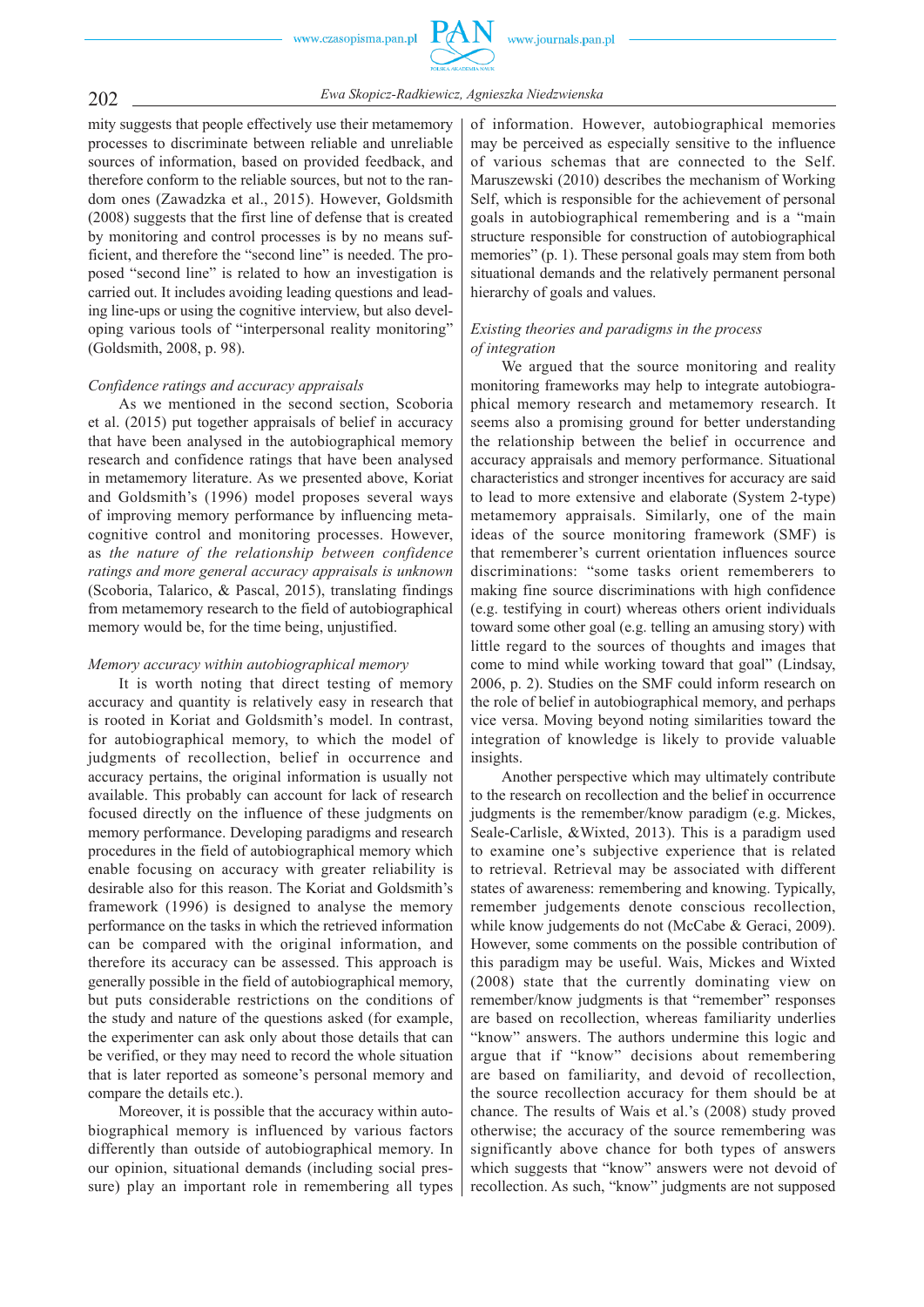to involve different processes compared to "remember" judgments, but to reflect "different levels of memory strength" (p. 400, Wais et al., 2008). While "remember" judgments are usually provided for strongly recollected and familiar memories, "know" judgments are associated with lower levels on dimensions of both recollection and familiarity. Some researchers (e.g. McCabe & Geraci, 2009) suggest that in order to clarify what memory- -states possibly underlie participants' responses, neutral terminology and source -specific instructions should be applied instead of the remember/know distinction that are usually used. Nonetheless, we believe that the remember/ know perspective can inform research on recollection and judgments of belief in autobiographical memory. As the remember/know paradigm has been developed much longer than research on autobiographical recollection and belief in its occurrence, the findings from the former may serve as the hypotheses for the studies on autobiographical memory and thus be confirmed or rejected in a different context.

In short, it is likely that further research aimed at integration of knowledge about the role of metamemory appraisals in autobiographical memory with other perspectives will provide valuable insights in terms of both theoretical understanding and directing future research. However, it should be stressed that our review and the conclusions we draw address only some aspects of metacognitive processes in remembering, and our primary goal was to contrast a well -established perspective of strategic regulation in memory with a relatively new concept of belief appraisals in autobiographical memory. Much integration of metacognition and memory has already occurred in other areas, e.g. learning semantic material, self -regulated learning and various aspects of encoding (e.g. Dunlosky et al., 2013; Efklides, 2014; Efklides, Schwartz, & Brown, 2018).

#### **Venues for future research**

When discussing mechanisms underlying the improvement, we argued that the studies which focus on single aspects of remembering, such as the relative retrieval fluency or experiencing retrieval failure, cannot serve as universal tools for improving metacognitive accuracy. The apparent scarcity of studies that have focused on the influence of various aspects of metacognition on the accuracy (and quantity) of memory reports shows the need for using experimental interventions that comprise various aspects of metacognition, similar to the intervention used by Scoboria et al. (2014b). Of particular value would be to explore if the intervention that successfully supports the correct rejection of unanswerable questions will be equally effective in other contexts, e.g. in supporting correct rejection of erroneous information coming from other source.

Furthermore, designing a series of experiments to unconfound the effects of a single manipulation from the "successful" set of manipulations that build the whole intervention, would not only enable to see which specific manipulation is the most effective in particular context,

but also how different aspects of metacognitive control mechanisms may foster or impair each other's action. On a theoretical level, such clarification would provide valuable insights into mechanisms of improvement of memory performance that result from metacognitive manipulations.

Another important question is related to the duration and extent of the experimental intervention that aims at influencing metacognitive processes, and thus increasing memory performance. Most of the studies that we discussed used a one -session intervention. Undoubtedly, shorter interventions are easier to control, and thus less prone to be influenced by random disturbing factors. Designing an experimental intervention that lasts weeks or months requires more ingenuity and effort**.** As we argued above, the mechanisms underlying an improvement in the accuracy of remembering within a short time (one session) and an improvement in performance within a longer time (e.g. several months) may differ. Similarly, some changes in the metacognitive functioning may not likely to be achieved quickly, e.g. reconstructing beliefs about the accuracy of one's own memories. What is more, the studies in which the intervention is placed immediately after remembering the material are by no means typical for remembering events. In many instances events may occur weeks or months before the time when the questions concerning them are asked.

The promising (in terms of a rise in both the quantity and accuracy of memory reports) results of the study by Niedźwieńska (2004b) suggest that long-term interventions that are focused on metacognitive knowledge and challenging the beliefs on accuracy of one's recollections are potentially effective and worth exploring.

There are definitely many factors that are able to influence control decisions during remembering, and a considerable amount of research that has explored them (e.g. Rechdan et al., 2017; Rechdan et al., 2018; McCallum et al., 2016). Still, further research on what factors (and in what conditions) regulate participants' control decisions may lead to building a more extensive knowledge on the nature of the control mechanisms. For example, it would be worth exploring if simple statements, similar to post-warnings in the misinformation effect studies but adapted to the type of information presented and the type of retrieval task, would prove effective (e.g. "some of the information in the paragraph may have been inaccurate", Greene, Flynn, & Loftus, 1982; "please only report details that you remember seeing. Be sure to report only those details that you are sure about and do not attempt to guess", Wright, Memon, Skagerberg, & Gabbert, 2008). To explore the mechanisms of this kind of intervention, it is necessary to control for the level of monitoring resolution. More specifically, if this intervention (1) did not affect monitoring resolution (measured as ability to discriminate between correct and incorrect answers), and (2) was effective in the conditions of very good monitoring but detrimental in the conditions of poor monitoring levels,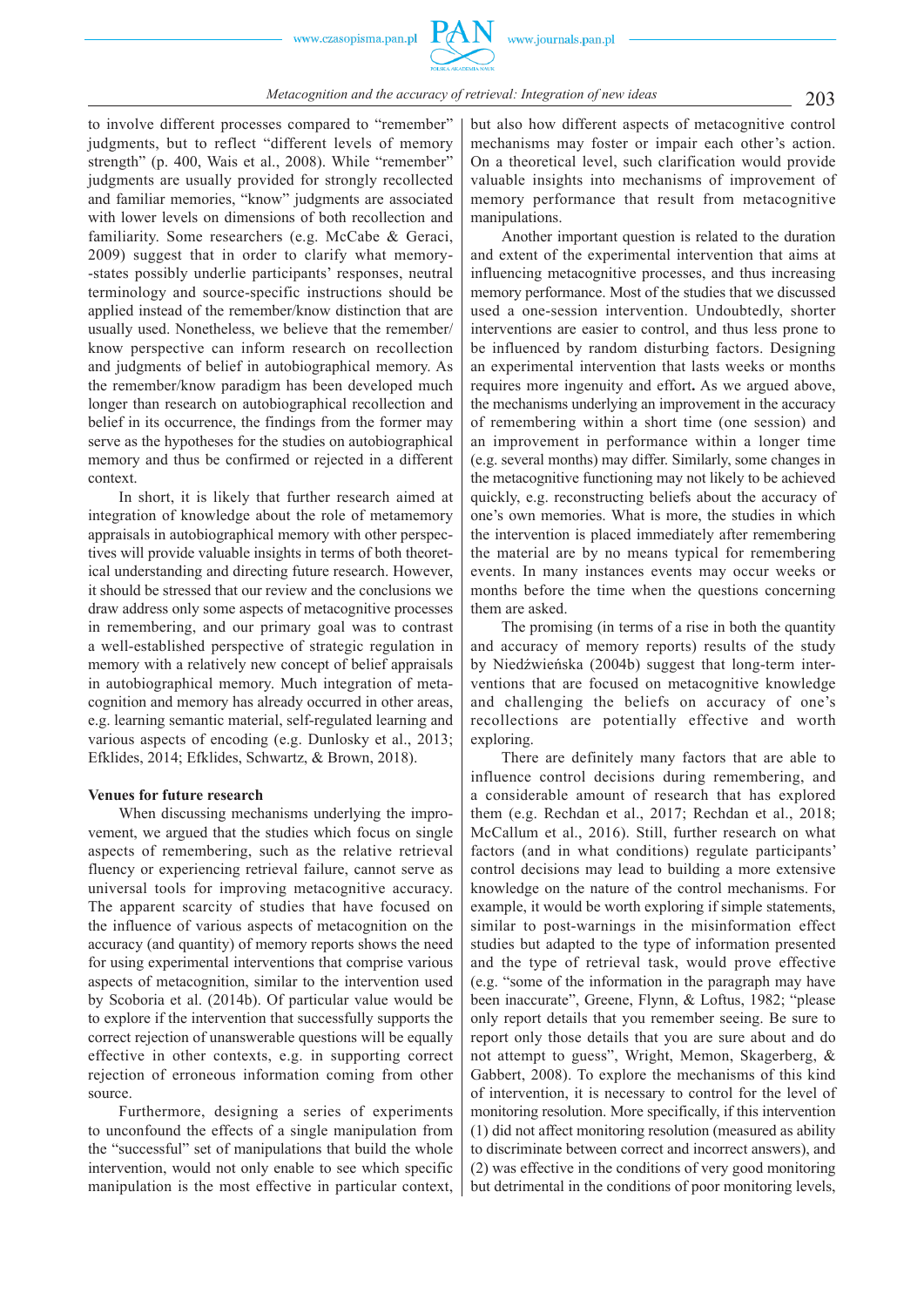

204 *Ewa Skopicz -Radkiewicz, Agnieszka Niedzwienska*

its mechanisms would probably be limited to changing the control criterion, namely changing the "threshold" of confidence required to volunteer an answer. As we argued above, of particular importance would be choosing and developing such interventions that would have a potential of improving metacognitive accuracy, instead of only moving the control criterion.

Nonetheless, building the knowledge about the factors that have a potential to regulate one's control decisions is also important. We described several such factors: reducing overconfidence, potential for negative consequences, possibility of the answers becoming public, conditions at encoding and social feedback. The list is by no means complete and its development, as we indicated above, would inform the knowledge about the mechanisms underlying control processes. Moreover, if we have more complete knowledge about factors which affect the control criterion (and in which direction) we can predict whether introducing such a factor would be beneficial or rather detrimental in certain conditions (provided we can control the monitoring effectiveness).

#### **Conclusions**

We presented a theoretical and empirical integration on the topic of metacognition and its influence on retrieval. As we indicated in the second section, a significant part of research that has focused on improving memory performance via metacognition is influenced by the model of strategic regulation of memory (Koriat & Goldsmith, 1996). The interventions based on this model that referred to various mechanisms, proved to be effective in improving remembering accuracy and quantity. We argued, though, that the pattern of results obtained in most of these studies suggests the regulation of control decisions, and not an increase in metacognitive ability, as the mechanism of improvement. The results of the studies on the factors potentially influencing the processes of monitoring and control (Sauer & Hope, 2016; Rechdan et al., 2017; Rechdan et al., 2018) provided further support for the notion that metacognitive ability is resistant to change. However, as the studies using more extensive interventions suggest (Niedzwienska, 2004b; Scoboria et al., 2014b), an improvement within the processes of monitoring and control is possible.

The relationship between metacognition and memory performance within the model of strategic regulation in memory is well described and has been often explored in research. However, for the second model that we focused on, a relatively new but intensively explored model of appraisals in autobiographical memory, this issue is much less clear. The question of how the validation process translates into memory accuracy is one of the main problems to address. In addition, because of the difficulty in controlling memory accuracy in the studies on autobiographical memory, we believe that the knowledge from the other perspective could bring especially valuable insights. The integration of the two perspectives: one newer

and the other relatively well established may allow to (1) use conclusions and findings from the latter as an inspiration for the hypotheses in the newer field of research (2) better understand both perspectives, thanks to connecting it to the source monitoring framework.

#### **References**

- Allan, K., Midjord, J. P., Martin, D., & Gabbert, F. (2012). Memory conformity and the perceived accuracy of self versus other. *Memory & Cognition*, *40*, 280–286. http://dx.doi.org/10.3758/s13421 -011-  $-0141 - 9$
- Blank, H. (2009). Remembering: A theoretical interface between memory and social psychology*. Social Psychology*, *40*, 164–175. doi: 10.1027/1864 -9335.40.3.164
- Blank, H. (2017). Recollection, belief and metacognition: a reality check, *Memory*, *25*(7), 869–875. doi: 10.1080/09658211.2016.1238486
- Blank, H., & Launay, C. (2014). How to protect eyewitness memory against the misinformation effect: a meta-analysis of post-warning studies. *Journal of Applied Research in Memory and Cognition*, *3*(2), 77–88. doi: 10.1016/j.jarmac.2014.03.005
- Buehler, R., Griffin, D., & Ross, M. (1995). It's about time: Optimistic predictions in work and love. *European Review of Social Psychology*, *6*, 1–32. doi: 10.1080/14792779343000112
- Chaiken, S. (1980). Heuristic versus systematic information processing and the use of source versus message cues in persuasion. *Journal of Personality and Social Psychology*, *39*, 752–766. doi: 10.1037/0022 -3514.39.5.752
- Drivdahl, S. B., & Hyman, I. E. (2013). Fluidity in autobiographical memories: Relationship memories sampled on two occasions, *Memory*, doi: 10.1080/09658211.2013.866683
- Dukala, K., Sporer, S. L., & Polczyk, R. (2018). Detecting deception: does the cognitive interview impair discrimination with CBCA criteria in elderly witnesses? *Psychology, Crime & Law*, doi: 10.1080/1068316X.2018.1511789
- Dunlosky, J., Rawson, K. A., Marsh, E. J., Nathan, M. J., & Willingham, D. T. (2013). Improving Students' Learning With Effective Learning Techniques: Promising Directions From Cognitive and Educational Psychology. *Psychological Science in the public interest*, *14*(1), 4–58.
- Efklides, A. (2014). How does metacognition contribute to the Regulation of Learning? An integrative Approach. *Psychological Topics*, *23*(1), 1–30.
- Efklides, A., Schwartz, B. L., & Brown, V. (2018). Motivation and affect in self -regulated learning: Does metacognition play a role? In D. H. Schunk & J. A. Greene (Eds.), *Educational psychology handbook series. Handbook of self -regulation of learning and performance* (pp. 64–82). New York, NY, US: Routledge/Taylor & Francis Group.
- Fisher, R. P., & Geiselman, R. E. (1992). *Memory enhancing techniques for investigative interviewing: The cognitive interview*. Springfield, IL: Charles C. Thomas.
- Fisher, R. P., & Geiselman, R. E. (2010). The Cognitive Interview method of conducting police interviews: Eliciting extensive information and promoting Therapeutic Jurisprudence. *International Journal of Law and Psychiatry*, *33*(5–6), 321–8.
- Fisher, R. P., & Geiselman, R. E. (2017). Investigative interviewing. In V. B. Van Hasselt, M. L. Bourke (eds.), *Handbook of Behavioral Criminology*, doi: 10.1007/978 -3 -319 -61625 -4\_26
- Fisher, R. P., Geiselman, R. E., & Amador, M. (1989). Field test of the cognitive interview: Enhancing the recollection of actual victims and witnesses of crime. *Journal of Applied Psychology*, *74*, 722–727.
- Foster, N. L., Was, C. A., Dunlosky, J., Is., & Randall M. (2017). Even after Thirteen Class Exams, Students Are Still Overconfident: The Role of Memory for Past Exam Performance in Student Predictions. *Metacognition and Learning*, *12*(1), 1–19. https://doi. org/10.1007/s11409 -016 -9158 -6
- Gabbert, F., Memon, A., & Wright, D. B. (2006). Memory conformity: Disentangling the steps toward influence during a discussion. *Psychonomic Bulletin & Review*, *13*, 480–485. http://dx.doi. org/10.3758/BF03193873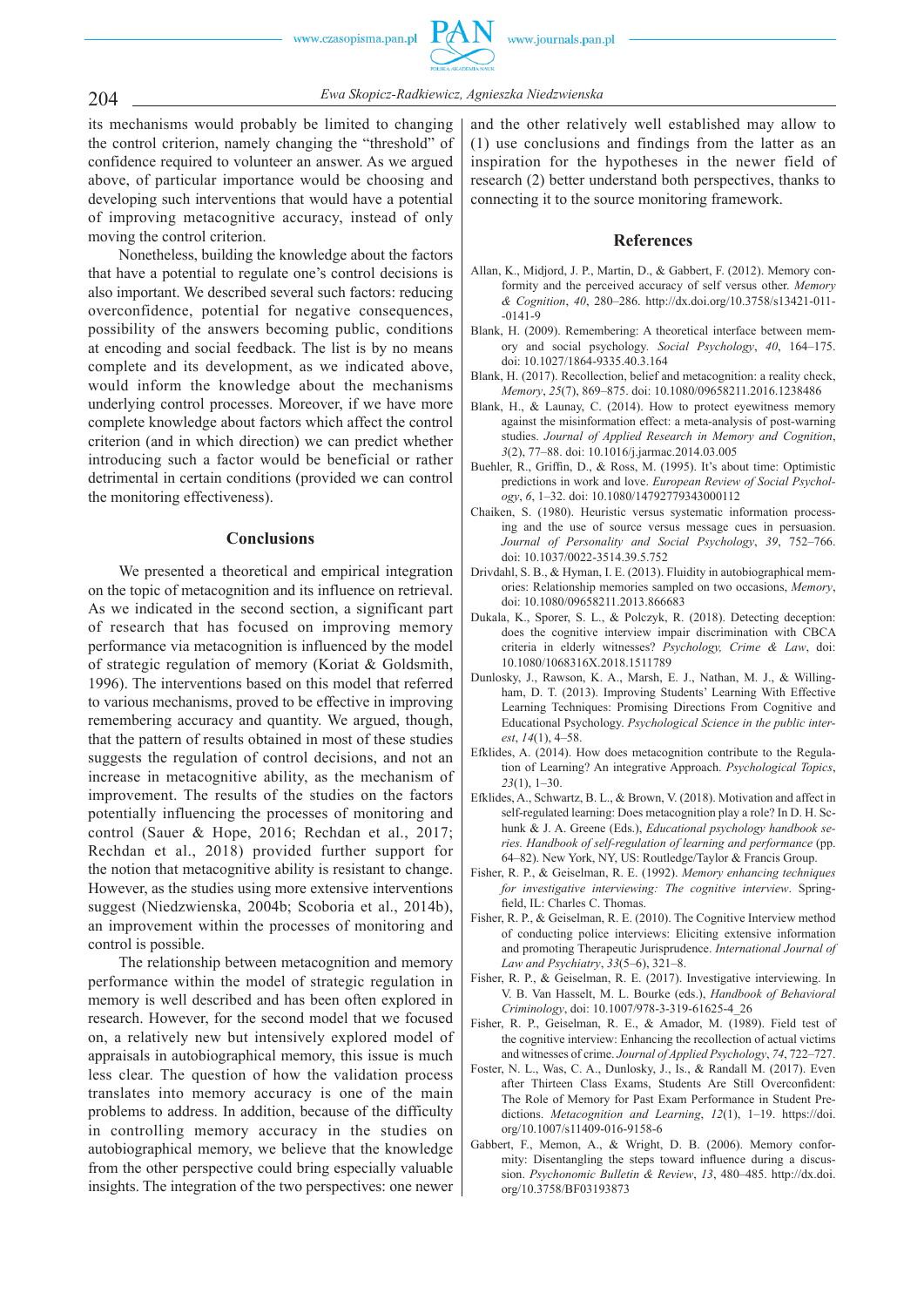- Garrison, J. R., Bond, R., Gibbard, E., Johnson, M. K., & Simons, J. S. (2017). Monitoring what is real: the effects of modality and action on accuracy and type of reality monitoring error. *Cortex*, *87*, 108–117.
- Geiselman, R. E., Fisher, R. P, MacKinnon, D. P., & Holland, H. L. (1986). Enhancement of eyewitness memory with the cognitive interview*. American Journal of Psychology*, *99*(3), 385–401.
- Goldsmith, M. (2008). Did this really happen? The monitoring and control of human memory. In R. V. De Mulder (Ed.), *Mitigating risk in the context of safety and security: How relevant is a rational approach?*, (pp. 87–106). Rotterdam: Erasmus University.
- Goldsmith, M., Pansky, A., & Koriat, A. (2014). Metacognitive control of memory reporting. In T. J. Perfect & D. S. Lindsay (Eds.), *The sage handbook of applied memory* (pp. 481–500). Los Angeles, CA: Sage.
- Greene, E., Flynn, M. S., & Loftus, E. F. (1982). Inducing resistance to misleading information. *Journal of Verbal Learning & Verbal Behavior*, *21*, 207–219.
- Higham, P. A., Luna, K., & Bloomfield, J. (2011). Trace-strength and source-monitoring accounts of accuracy and metacognitive resolution in the misinformation paradigm. *Applied Cognitive Psychology*, *25*(2), 324–335. https://doi.org/10.1002/acp.1694
- Johnson, M. K., Foley, M. A., Suengas, A. G., & Raye, C. L. (1988). Phenomenal characteristics of memories for perceived and imagined autobiographical events. *Journal of Experimental psychology: General*, *117*(4), 371–376.
- Johnson, M. K., Hashtroudi, S., & Lindsay, D. S. (1993). Source Monitoring*. Psychological Bulletin*, *114*(1), 3–28.
- Johnson, M. K., & Raye, C. L. (1981). Reality monitoring. *Psychological Review*, *88* (1), 67–85.
- Johnson, M. K., & Raye, C. L. (2000). Cognitive and brain mechanisms of false memories and beliefs. In D. L. Schacter, & E. Scarry (Eds.), *Memory, brain, and belief* (pp. 35–86). Cambridge, MA: Harvard University Press.
- Kahneman, D. (2011). *Thinking, fast and slow*. New York: Farrar, Straus and Giroux.
- Köhnken, G., Milne, R., Memon, A., & Bull, R. (1999). A meta-analysis on the effects of the Cognitive Interview. *Special Issue of Psychology, Crime, & Law*, *5*, 3–27. doi: 10.1080/10683169908414991
- Koriat, A., & Goldsmith, M. (1996). Monitoring and control processes in the strategic regulation of memory accuracy. *Psychological Review*, *103*, 490–517. doi: 10.1037/0033 -295X.103.3.490
- Lindsay, D. S. (2006). Autobiographical Memory, Eyewitness Reports, and Public Policy. *Canadian Psychology*, *48*, 57–66.
- Lindsay, D. S. (2008). Source monitoring. In H. L. Roediger, III (Ed.), *Cognitive psychology of memory. Vol. 2 of Learning and memory: A comprehensive reference*, 4 vols (J. Byrne, Editor) (pp. 325–348). Oxford, UK: Elsevier.
- Luna, K., Higham, P. A., Martin -Luengo, B. (2011). Regulation of Memory Accuracy With Multiple Answers: The Plurality Option. *Journal of Experimental Psychology: Applied*, *17*(2), 148–158.
- Maruszewski, T. (2010). Pamięć autobiograficzna nowe dane. [Autobiographical memory – new data]. *Neuropsychiatria i Neuropsychologia*, *5*, 3–4.
- Mazzoni, G., & Kirsch, I. (2002). False autobiographical memories and beliefs: A preliminary metacognitive model. In T. Perfect & B. Schwartz (Eds.), *Applied metacognition* (pp. 121–145). Cambridge: Cambridge University Press.
- Mazzoni, G. A. L., Loftus, E. F., & Kirsch, I. (2001). Changing beliefs about implausible autobiographical events: A little plausibility goes a long way. *Journal of Experimental Psychology: Applied*, *7*(1), 51–59. http://dx.doi.org/10.1037/1076 -898X.7.1.51
- McCabe, D. P.,  $\&$  Geraci, L. D. (2009). The influence of instructions and terminology on the accuracy of remember -know judgments. *Consciousness and Cognition*, *18*, 401–413.
- McCallum, N. A., Brewer, N., & Weber, N. (2016). Memorial monitoringand control: How confidence and social and financial consequences affect eyewitnesses' reporting of fine-grain information. *Applied Cognitive Psychology*, *30*, 375–386. doi: 10.1002/acp.3212
- McCloskey, M., & Zaragoza, M. (1985). Misleading postevent information and memory for events: Arguments and evidence against memory impairment hypotheses. *Journal of Experimental Psychology: General*, *114*(1), 1–16. doi: 10.1037/0096 -3445.114.1.1
- Memon, A., Meissner, C. A., & Fraser, J. (2010). The cognitive interview: A meta -analytic review and study space analysis of the past 25 years. *Psychology, Public Policy, and Law*, *16*(4), 340–372. doi: 10.1037/a0020518.
- Mickes, L., Seale-Carlisle, T. M., & Wixted, J. T. (2013). Rethinking familiarity: Remember/Know judgements in free recall. *Journal of Memory and Language*, *68*, 333–349.
- Miller, T. M., & Geraci, L. (2011). Training metacognition in the classroom: How incentives and feedback influence exam predictions. *Metacognition and Learning*, *6*, 303–314.
- Miller, T. M., & Geraci, L. (2014). Improving metacognitive accuracy: How failing to retrieve practice items reduces overconfidence. *Consciousness and Cognition*, *29*, 131–140.
- Nash, R. A., Wheeler, R. L., & Hope, L. (2015). On the persuadability of memory: Is changing people's memories no more than changing their minds? *British Journal of Psychology*, *106*, 308–326.
- Nelson, T. O., & Narens, L. (1990). Metamemory: A theoretical framework and some new findings. In G. H. Bower (Eds.), *The psychology of learning and motivation* (pp. 125–173). New York: Academic Press.
- Niedzwienska, A. (2004a). *Poznawcze mechanizmy zniekształceń w pamięci zdarzeń*. [Cognitive mechanisms of distortion in autobiographical memory]. Cracow: Jagiellonian University Press.
- Niedzwienska, A. (2004b). Metamemory knowledge and the accuracy of flashbulb memories. *Memory*, 12(5), 603-13.
- Ost, J., Scoboria, A., Grant, T., & Pankhurst, G. (2016). Recall, verbatim memory and remembered narratives. In G. Oxburgh, T. Myklebust, T. Grant, & R. R. Milne (Eds.), *Communication in investigative and legal contexts: integrated approaches from forensic psychology, linguistics and law enforcement* (pp. 39–54). Chichester, UK: Wiley-Blackwell.
- Otgaar, H., Scoboria, A., & Mazzoni, G. (2017). Theoretical and applied issues regarding autobiographical belief and recollection, *Memory*, *25*(7), 865–868, doi: 10.1080/09658211.2017.1305094
- Pansky, A., Goldsmith, M., Koriat, A., & Pearlman -Avnion, S. (2009). Memory accuracy in old age: Cognitive, metacognitive, and neurocognitive determinants. *European Journal of Cognitive Psychology*, *21*, 303–329.
- Pansky, A., & Goldsmith, M. (2014). Metacognitive effects of initial question difficulty on subsequent memory performance. *Psychonomic Bulletin & Review*, *21*, 1255–1262.
- Portnoy, S., & Pansky, A. (2016). Metacognitive Effects of Initial Question Difficulty on Subsequent Eyewitness Memory Performance. *Journal of Applied Research in Memory and Cognition*, *5*, 159–167.
- Preuss, G. S., & Alicke, M. D. (2009). Everybody loves me: Self- -evaluations and metaperceptions of dating popularity. *Personality and Social Psychology Bulletin*, *35*, 937–950.
- Raye, C. R., & Johnson, M. K. (1980). Reality monitoring vs. discriminating between external sources of memories. *Bulletin of the Psychonomic Society*, *15*(6), 405–408.
- Rechdan, J., Hope, L., Sauer, J.D., Sauerland, M., Ost, J., & Merckel bach, H. L. G. J. (2018). The effects of co-witness discussion on confidence and precision in eyewitness memory reports. Memory, 1–9. doi: 10.1080/09658211.2018.1448872
- Rechdan, J., Sauer, J. D., Hope, L., Sauerland, M., Ost, J., & Merckelbach, H. L. G. J. (2017). Computer mediated social comparative feedback does not affect metacognitive regulation of memory reports. *Frontiers in Psychology: Cognition*, *8*, 1433. doi: 10.3389/ fpsyg.2017.01433
- Rechdan, J., Sauerland, M., Hope, L., & Ost, J. (2016). Was that how it happened? Shaping our memory for personal experiences in conversation with others. *In -Mind Magazine (English Edition)*, *7*(31), 1–5.
- Sauer, J., & Hope, L. (2016) The effects of divided attention at study and reporting procedure on regulation and monitoring for episodic recall. *Acta Psychologica*, *169*, 143–156.
- Scoboria, A., & Fisico, S. (2013). Encouraging and clarifying 'don't know' responses enhances interview quality. *Journal of Experimental Psychology: Applied*, *19*, 72–82.
- Scoboria, A., Jackson, D., Talarico, J., Hanczakowski, M., Wysman, L., & Mazzoni, G. (2014a). The role of belief in occurrence within au-